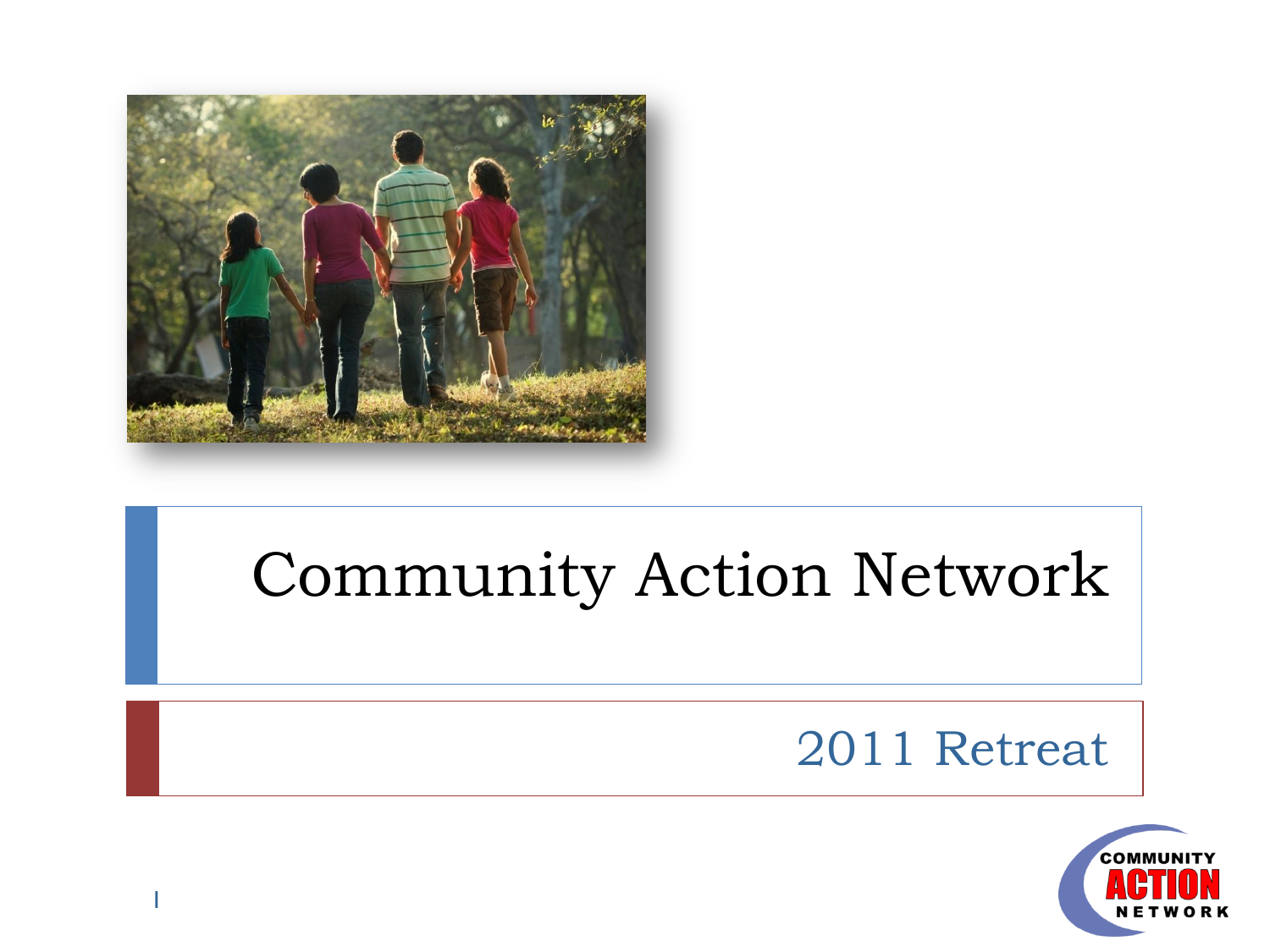Overview of CAN and the 2011 Work Plan

Sarah Eckhardt, CAN Chair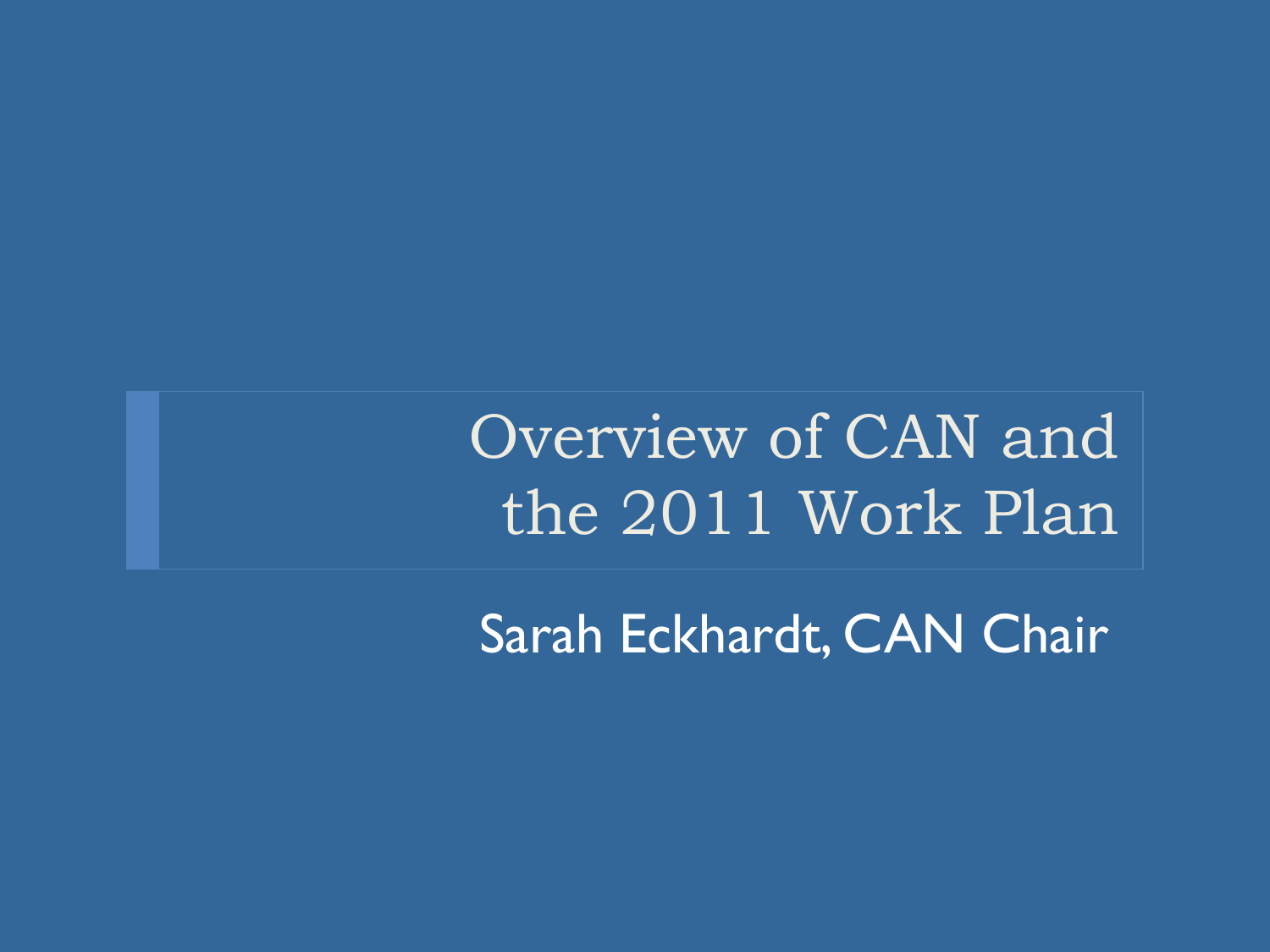#### Community Action Network is…



3

Community Action Network is a collaboration of agencies, organizations and individuals who work together to promote equity and opportunity.

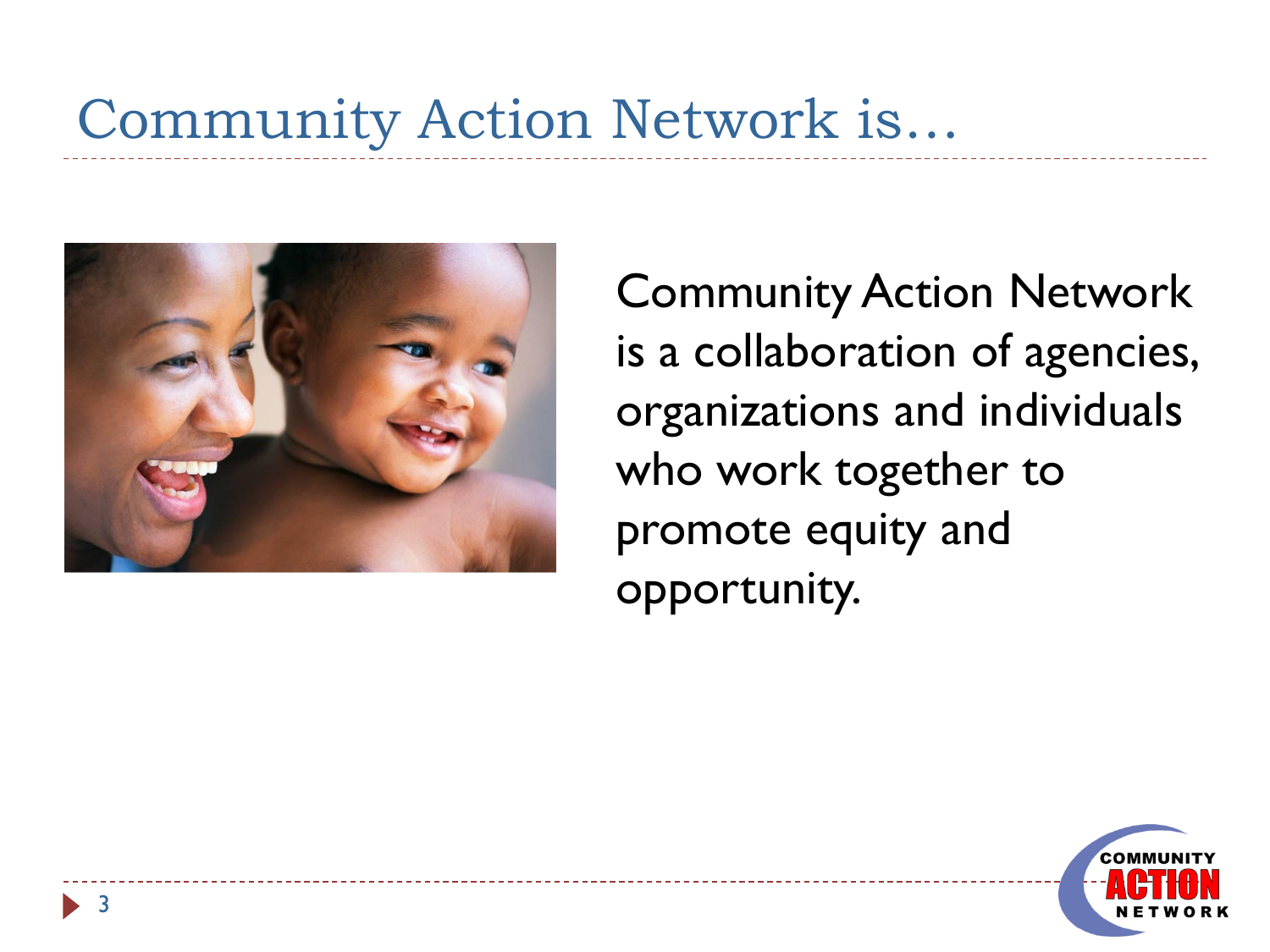#### CAN's role

▶ CAN's role is to enhance awareness of community issues, strengthen partnerships, and support collaborative strategies to promote equity and opportunity.



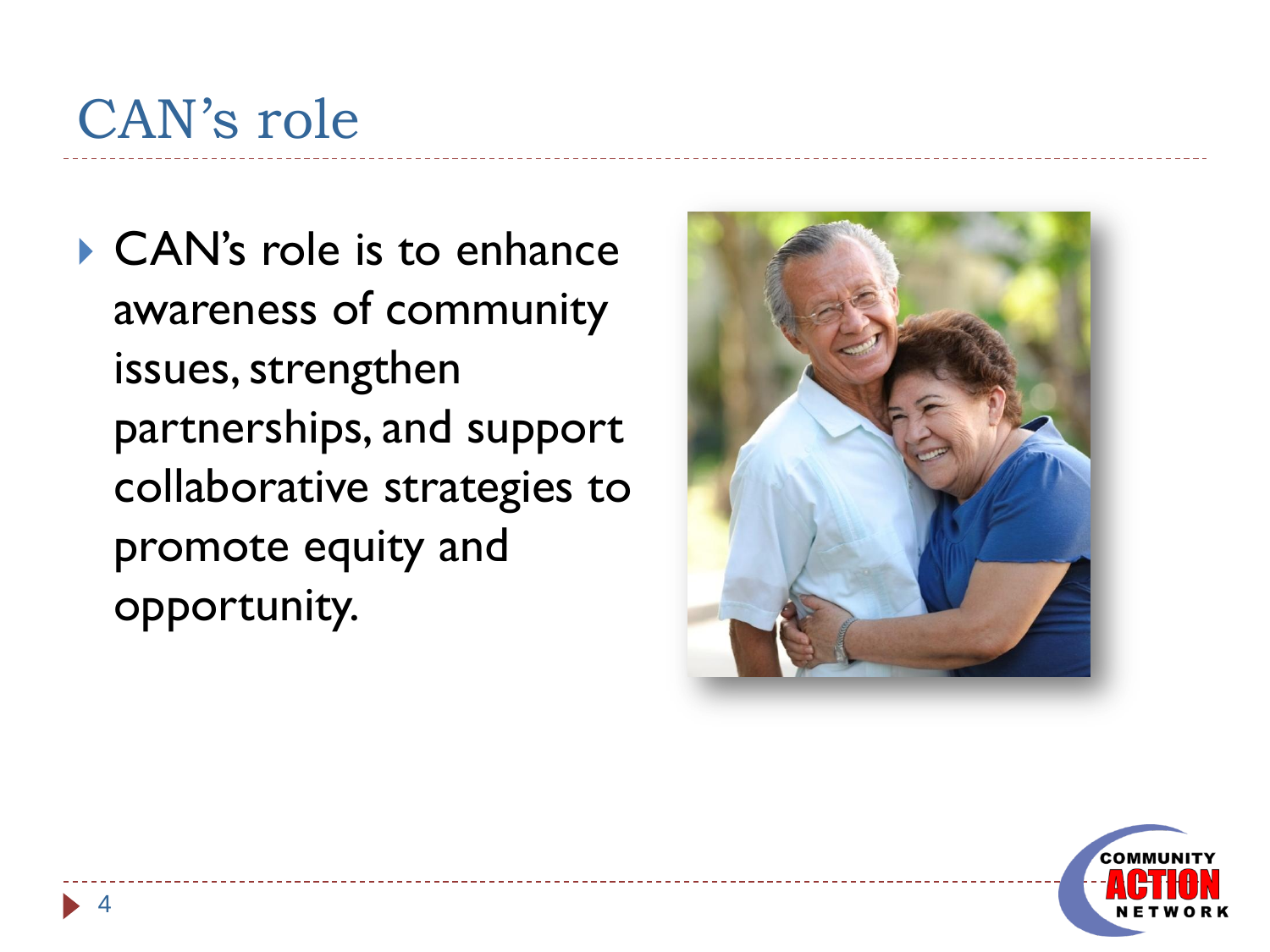#### CAN mission



▶ To achieve sustainable social, health, educational and economic **outcomes** through engaging the community in a planning and implementation **process** that coordinates and optimizes public, private, and individual actions and **resources**.

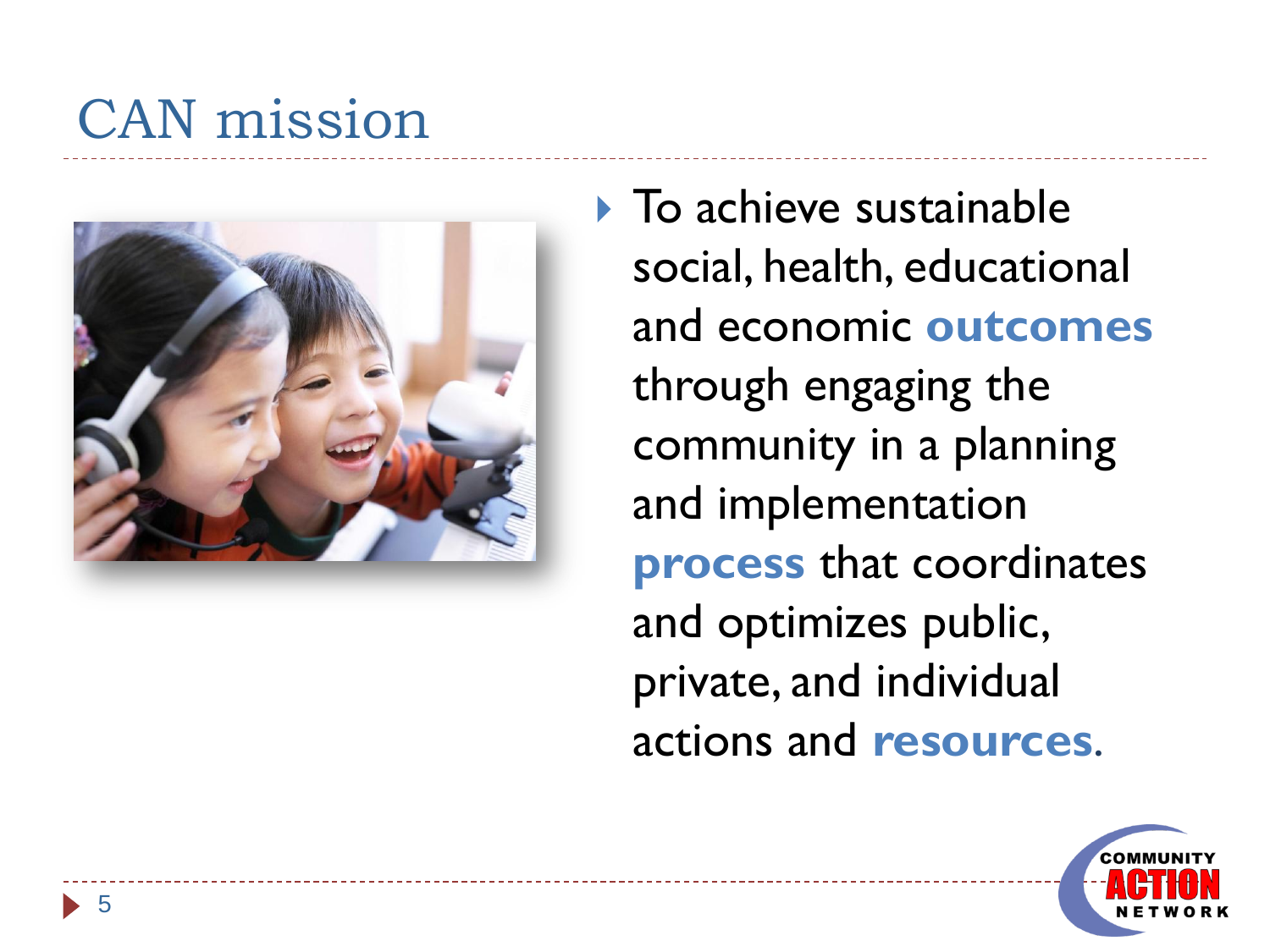#### CAN Partners – working to promote equity and opportunity ------------------------

| <b>Government</b> | <b>Educational</b><br><b>Institutions</b> | <b>Healthcare</b>                               | <b>Private/Other</b>                                |
|-------------------|-------------------------------------------|-------------------------------------------------|-----------------------------------------------------|
| City of Austin*   | <b>Austin Community</b><br>$College*$     | <b>Austin Travis Co</b><br><b>Integral Care</b> | <b>Austin Chamber of</b><br>Commerce                |
| Travis County*    | Austin ISD*                               | Central Health $*$                              | Capital Metro*                                      |
|                   | St. Edward's<br><b>University</b>         | <b>Seton Healthcare</b><br>Family               | <b>Community Justice</b><br>Council                 |
|                   | University of Texas<br>at Austin          | St. David's<br>Foundation                       | <b>One Voice Central</b><br><b>Texas</b>            |
|                   | Workforce<br>Solutions - Capital<br>Area  |                                                 | interfaith Action<br><b>Central Texas</b><br>(iACT) |
| * taxing entities |                                           |                                                 | <b>United Way</b><br><b>Capital Area</b>            |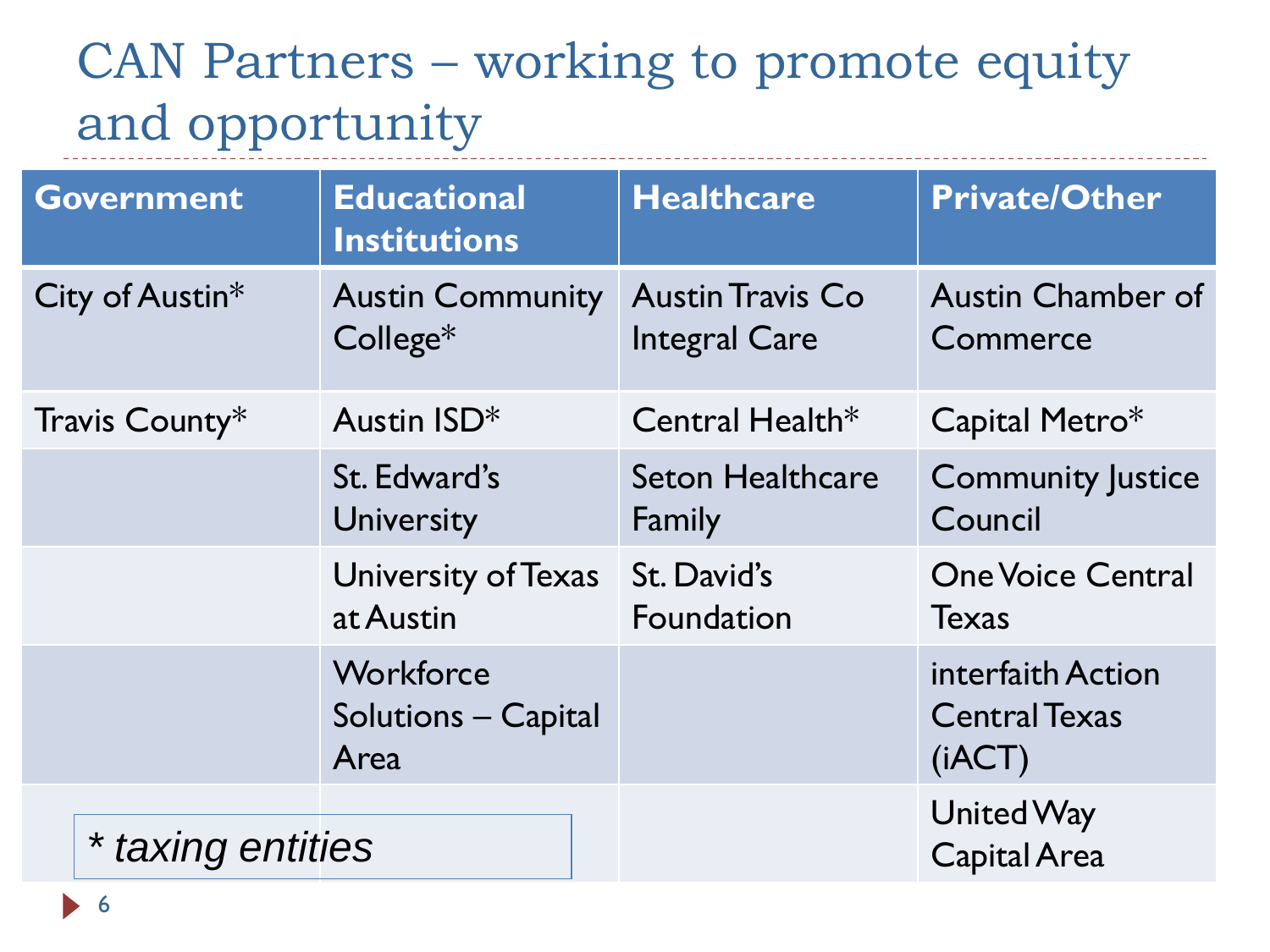# 2011 Annual Work Plan

The annual work plan focuses the collaboration's attention on specific efforts that require cross-jurisdictional attention and action.



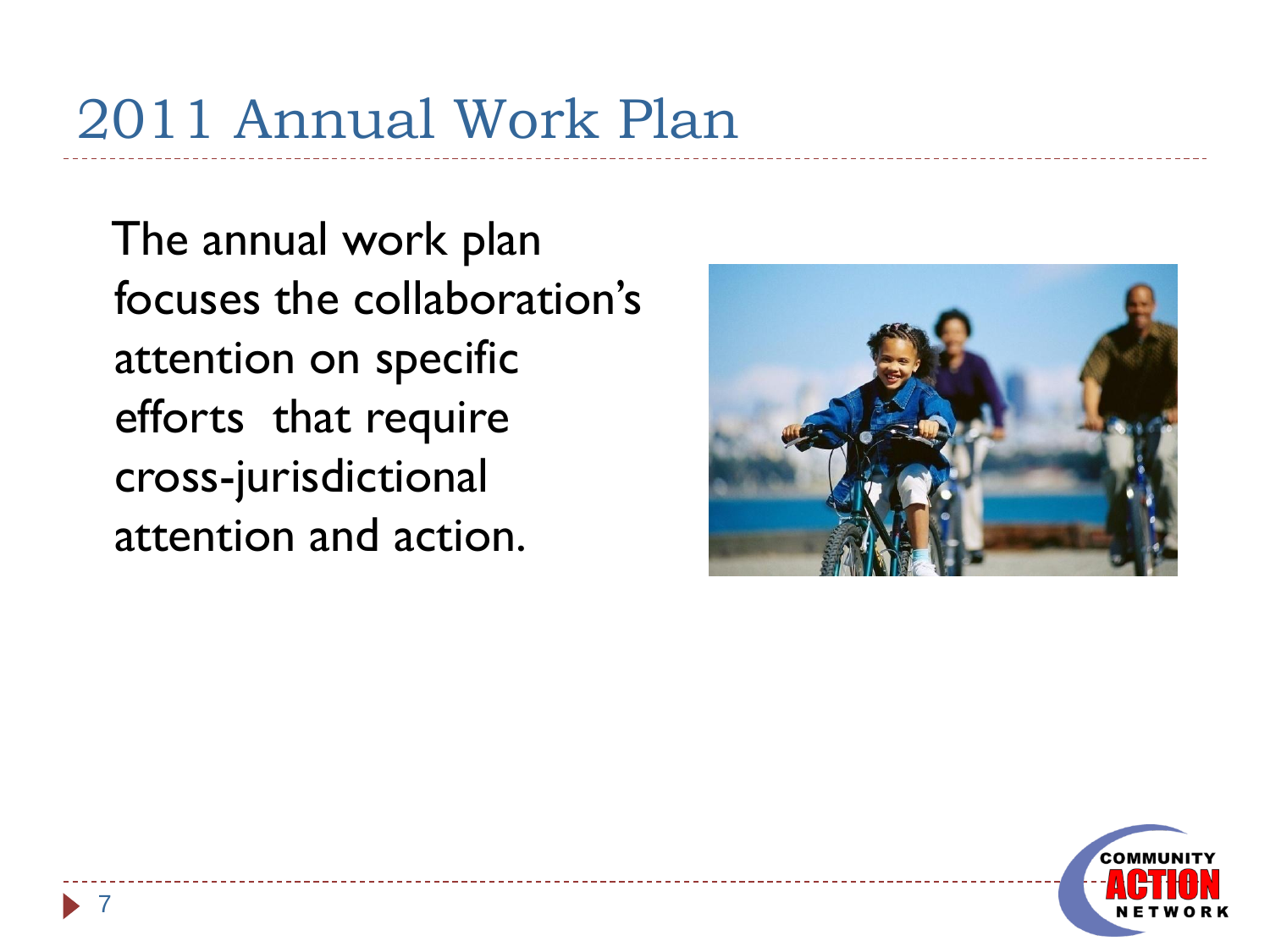- ▶ Second annual Community Dashboard report was released
- ▶ Working with stakeholders to identify goals and targets for each indicator
- ▶ [www.cancommunitydashboard.org](http://www.cancommunitydashboard.org/) provides more detailed analysis of each indicator
- ▶ Links to other local community dashboard projects
- Developed a Communications Plan
- ▶ Dashboard presentations to CAN Partners

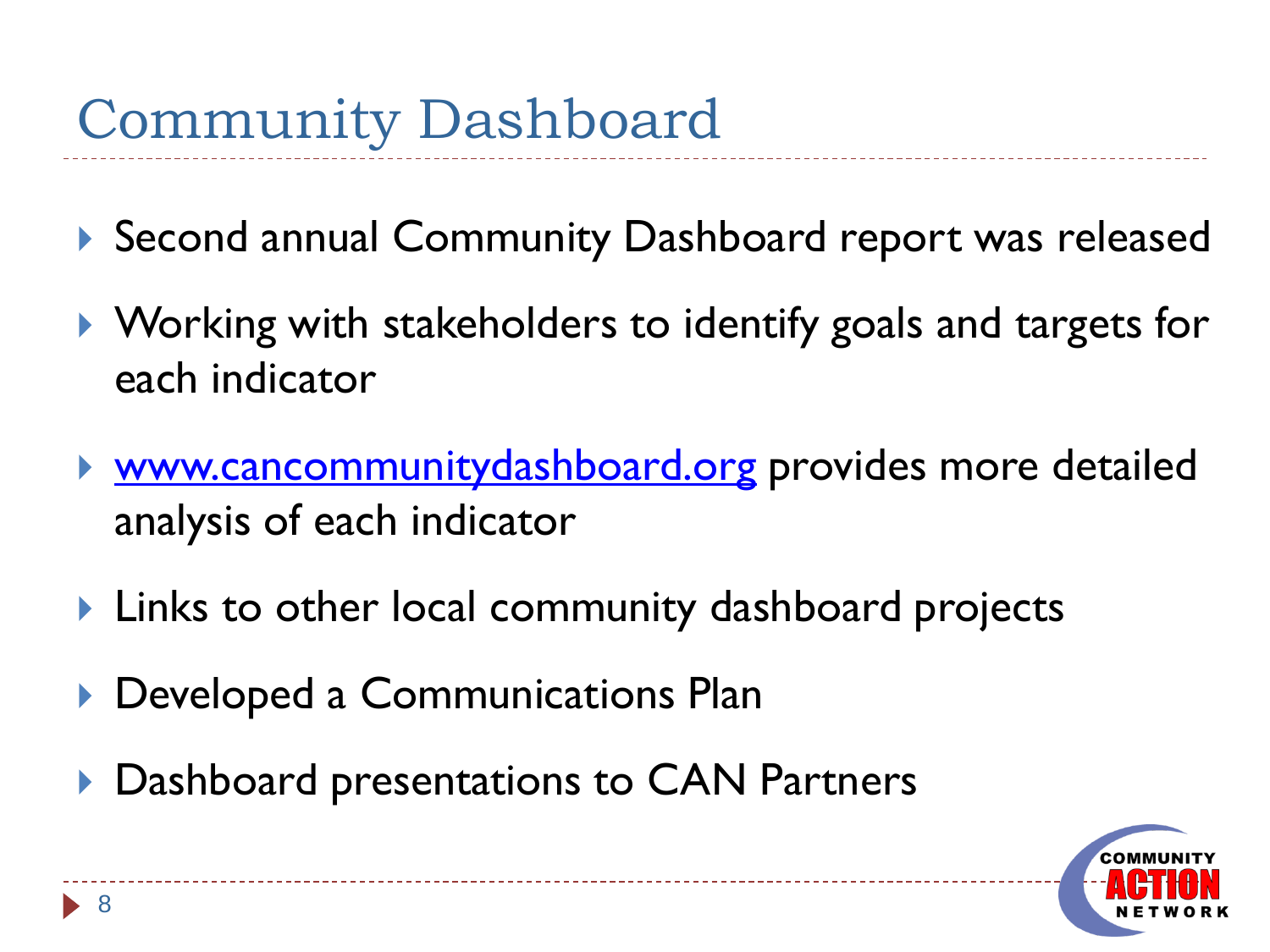#### Connect Families to Resources

- ▶ Explored models, such as the Benefit Bank of Texas, to connect people to a range of community resources
- ▶ Promoted United Way 2-1-1's Community Resources 101 Training



▶ Convened exploratory meetings to start a Community Resource Coordinating Group for adults

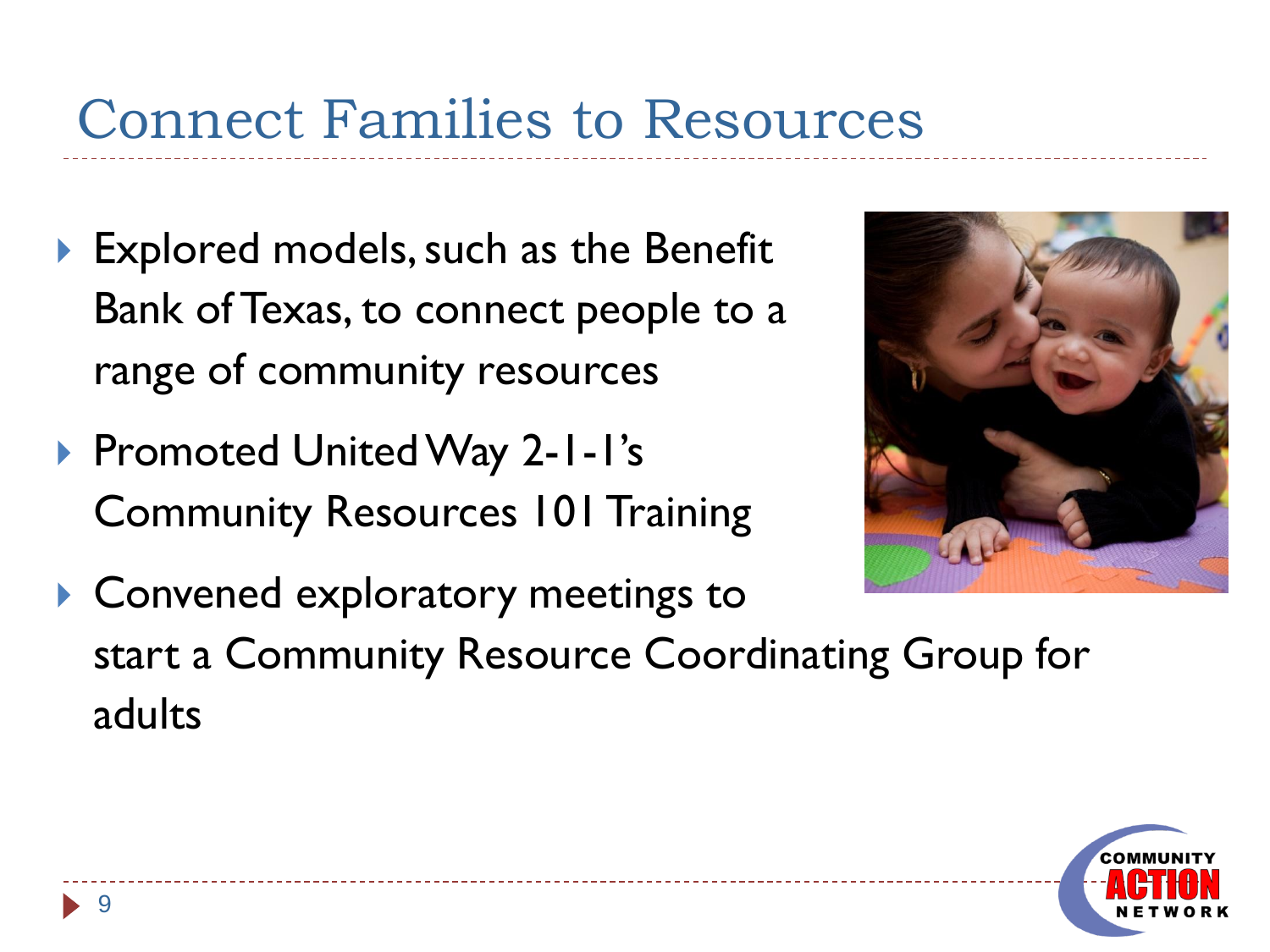- ▶ CAN has convened regional mappers and planners to share information and resources on demographic trends and shifts in our community.
	- ▶ Poverty and low-income growing the fastest
	- ▶ Pooling and sprawling
	- ▶ Biggest growth in Hispanic children and, mostly white, senior and pre-senior populations
	- Geographic divisions in race, income are stark
- ▶ Mappers & Planners Work Group is planning a spring forum to share their work

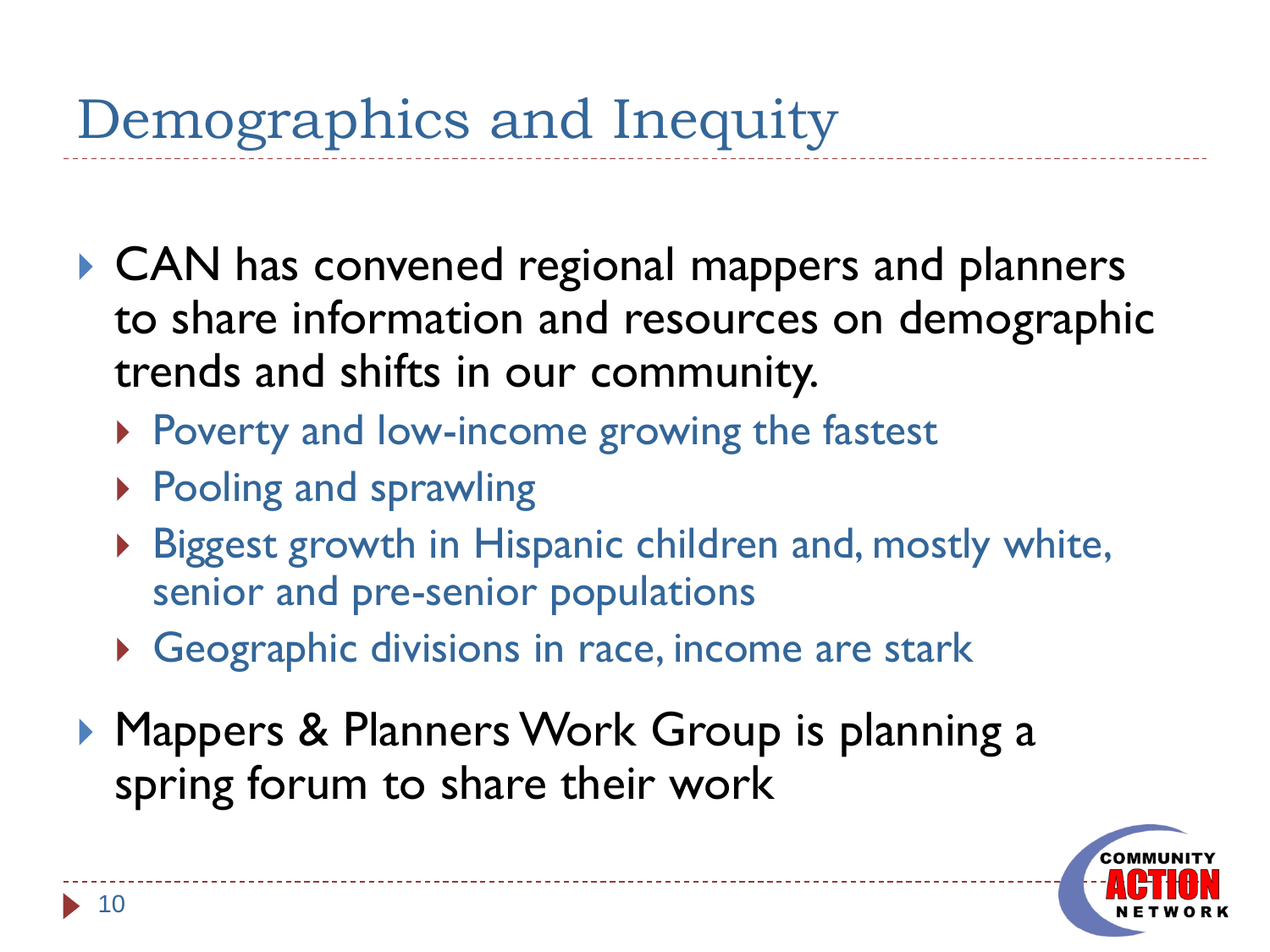# Monitor Local Impact of State Budget Cuts

▶ CAN convened the Intergovernmental Public Policy Committee to share information about the local impact of action taken during the 82<sup>nd</sup> Legislative Session.



- ▶ Board dialogue with Travis County Legislative Delegation both before and after session. (Oct 14th discussion available on-line at Cable Channel 6.)
- ▶ Summary of local impact and CAN partner and issue area group information is posted on [www.caction.org](http://www.caction.org/).

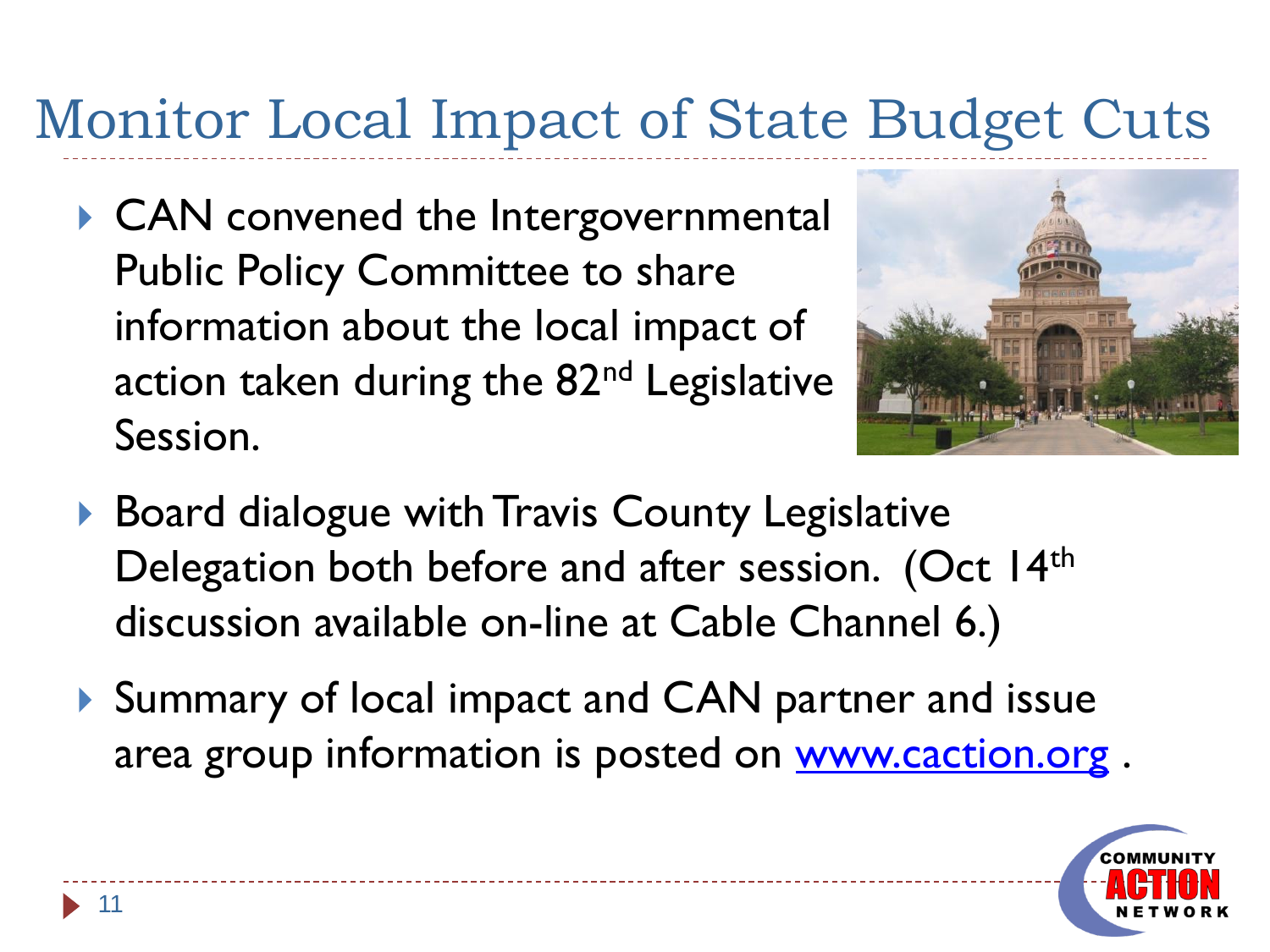- ▶ CAN partners are working together on key issues:
	- Workforce Solutions launched "Pathway to Prosperity," an initiative to enhance work opportunities for people who are low-income.
	- ▶ CAN is convening housing stakeholders to promote housing planning across the continuum. NHCD, Travis County and CAPCOG are developing key indicators to track together.
- ▶ Strategic Framework for Action a common language for what is needed to achieve our common vision

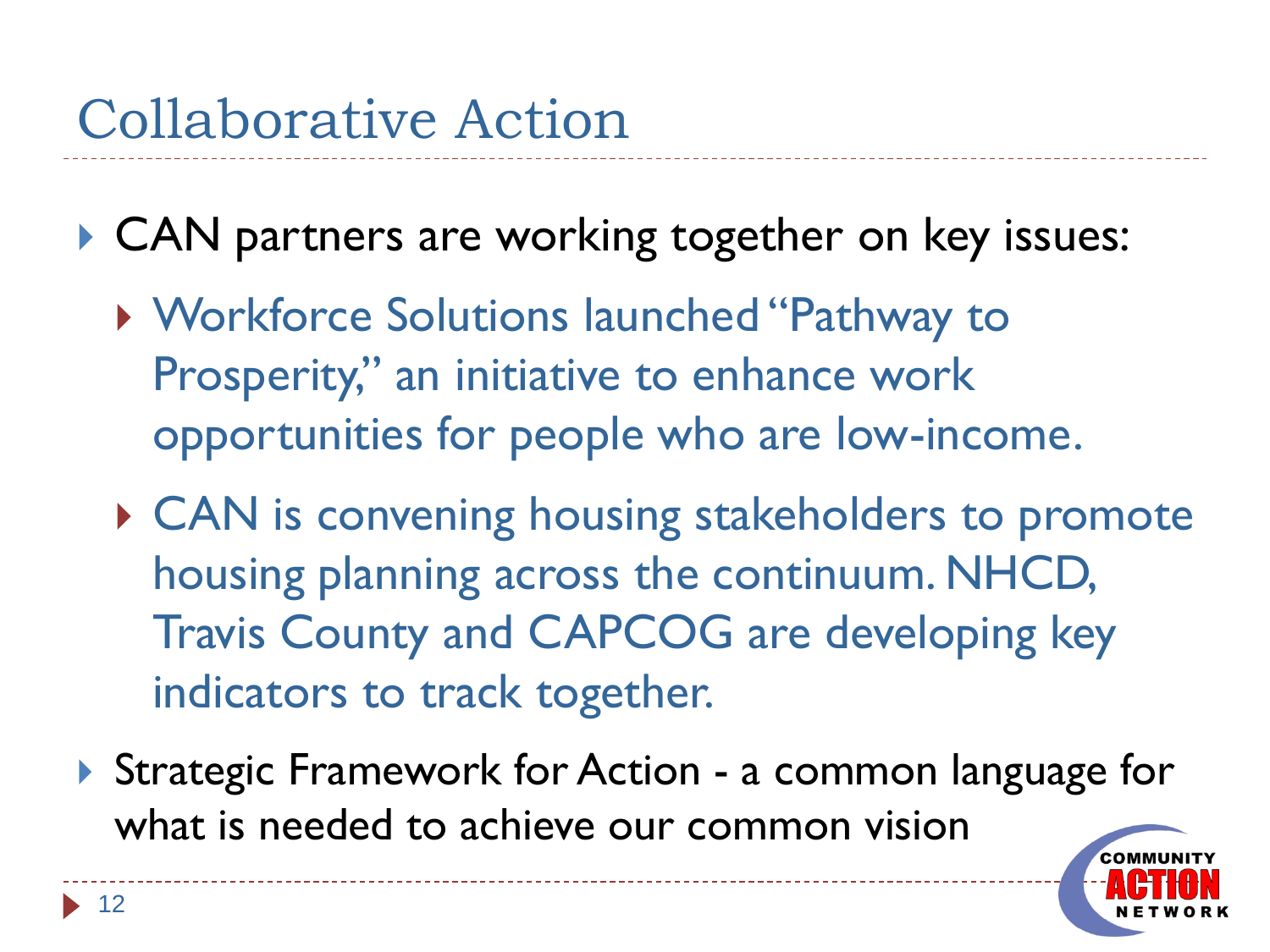#### CAN Community Council

Jim Reed, Chair CAN Community Council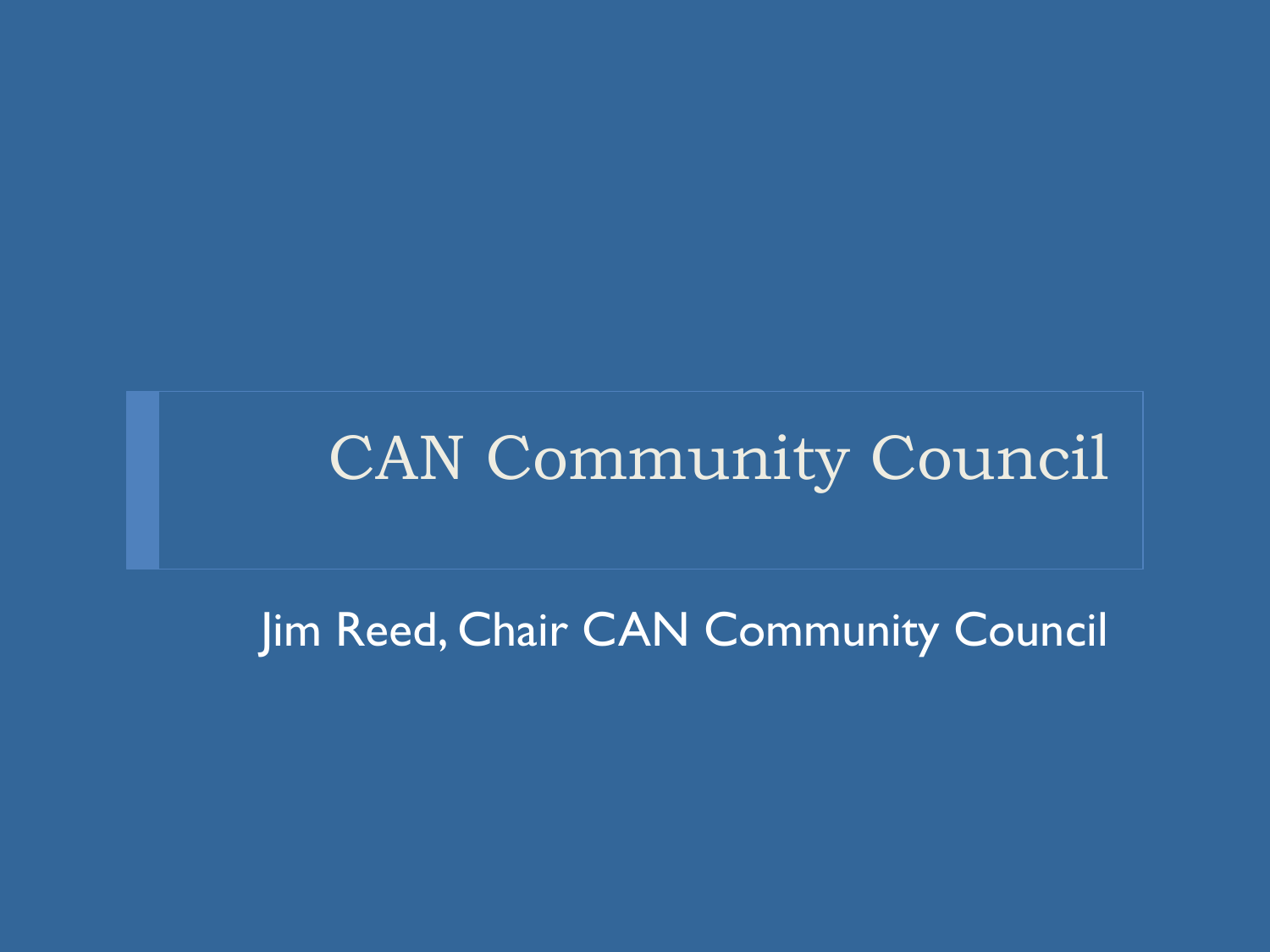### Community Council 2011 Forums

- ▶ Barriers to education success for single moms
- ▶ Early education and care
- $\blacktriangleright$  High school career tracks and workforce education
- ▶ Health and behavioral health
- **Tools to connect families to resources**
- ▶ Homelessness and housing planning
- Programs to support small business development
- ▶ Sustainability and Complete Communities

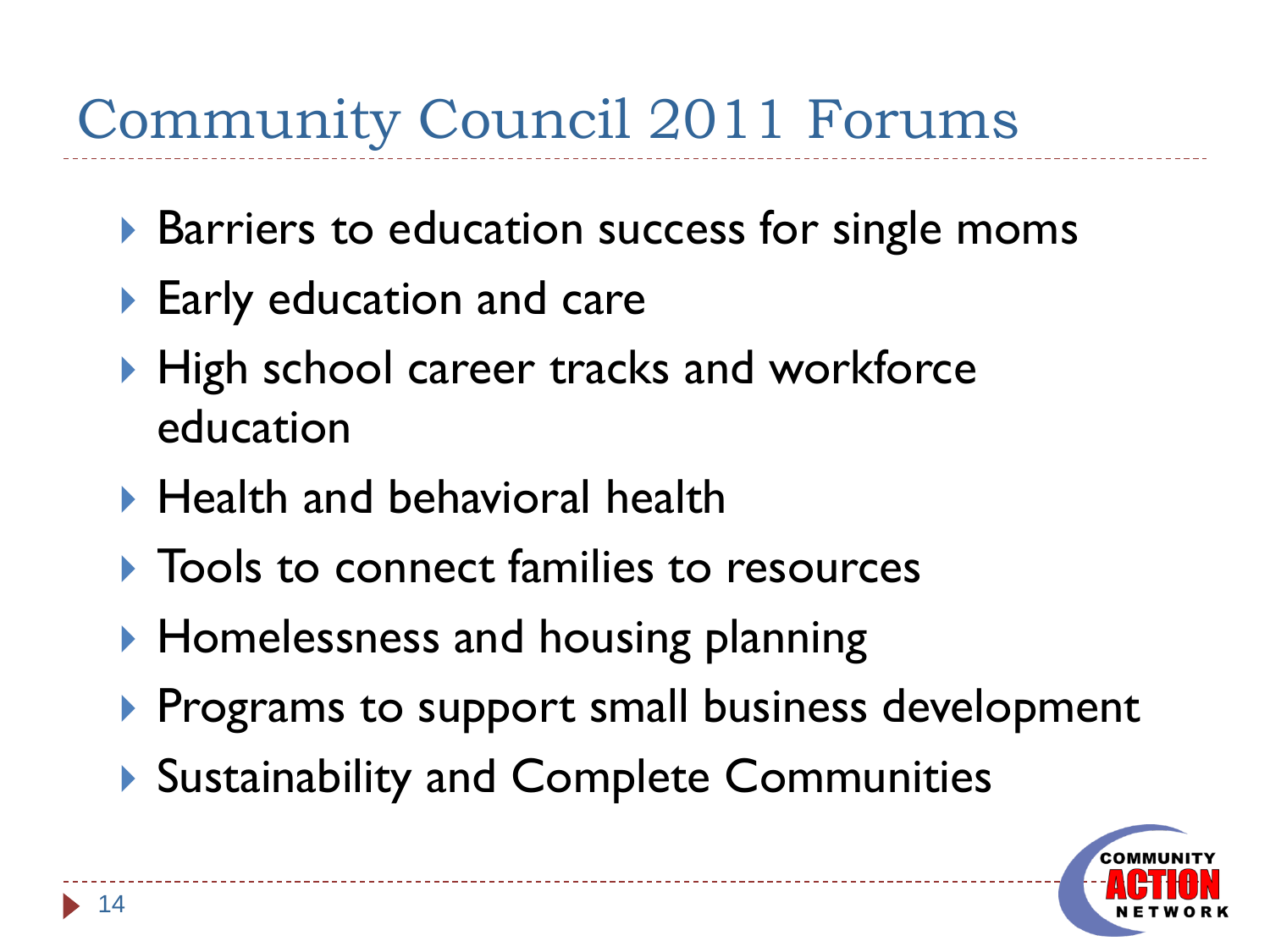### Community Council – Key Areas of Focus

- ▶ Workforce and education with wrap-around supports for single parents
- ▶ Full day pre-kindergarten
- ▶ Parenting classes: on-line, mentoring and peer support
- ▶ More industry involvement in high school career programs
- Promote smoke-free workplaces and cessation
- ▶ Connect vets and their families to resources
- $\blacktriangleright$  Health insurance plans for individuals and small businesses
- ▶ Support creation of a local medical school
- ▶ Change development regulations for affordable housing in "all parts of town"
- Access to capital and loans for small businesses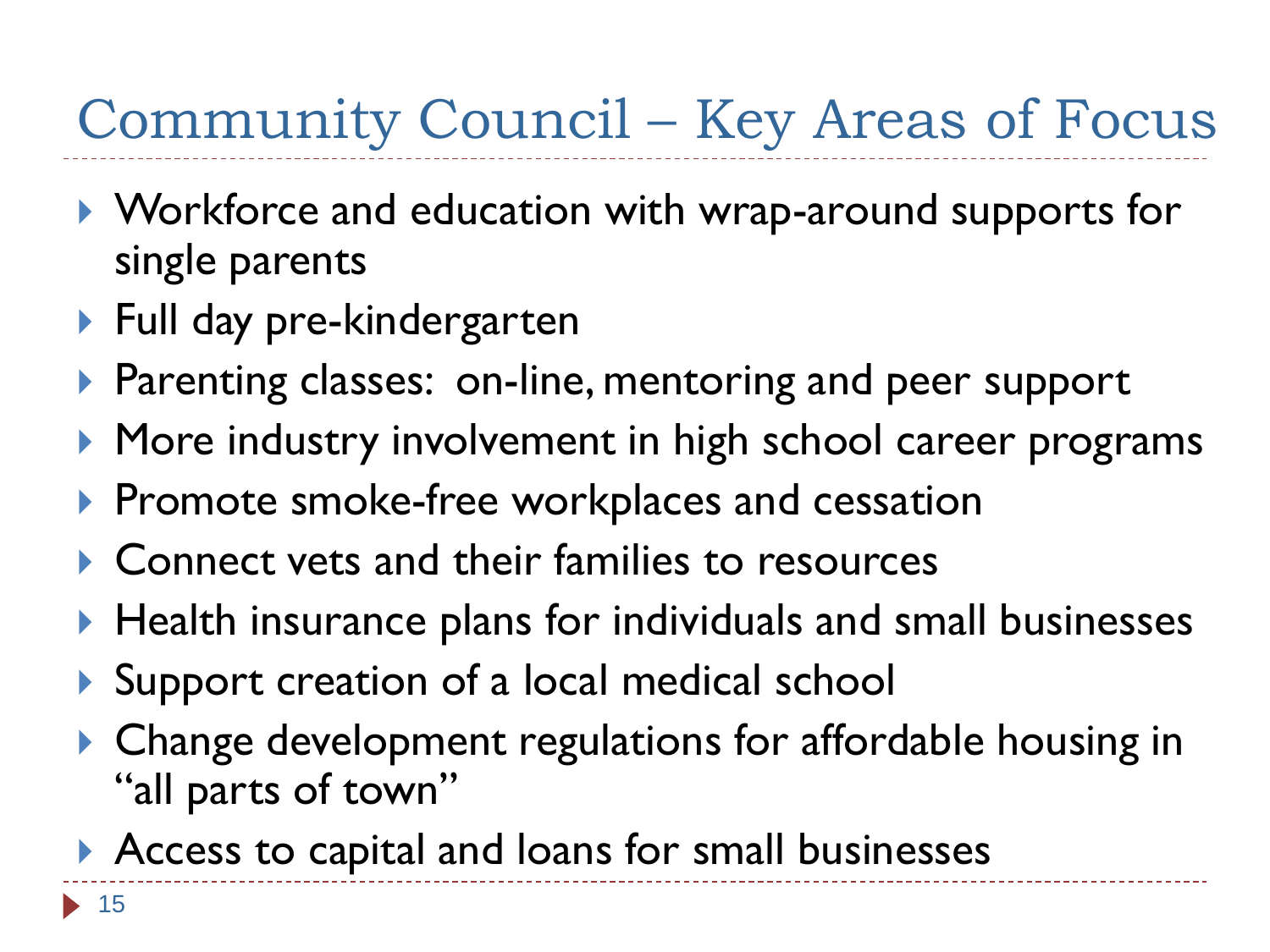# Strategic Framework for Action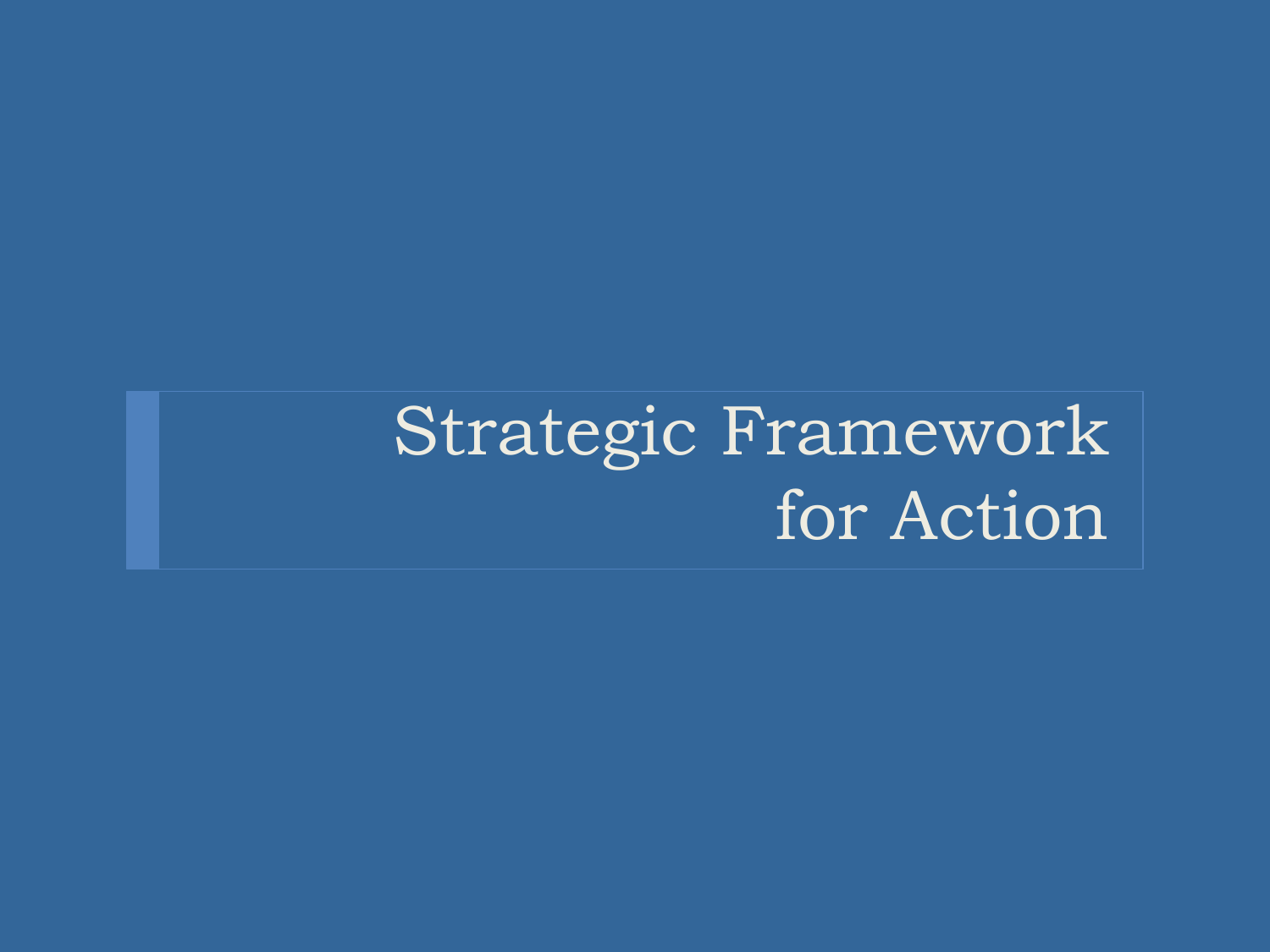# www.CAN**community**dashboard



we achieve our full potential

- Kindergarten ready
- ▶ High school graduation
- ▶ College ready
- ▶ Unemployment



our basic needs are met

- **Low-income**
- ▶ Housing Cost **Burdened**
- Vehicle miles traveled
- **Homelessness**



we are healthy

- $\blacktriangleright$  Health insurance
- ▶ Mental Health
- ▶ Smoking
- ▶ Obesity
- ▶ Air quality



we are safe, just & engaged

- Violent crime
- **Arrest Demographics**
- ▶ Voting

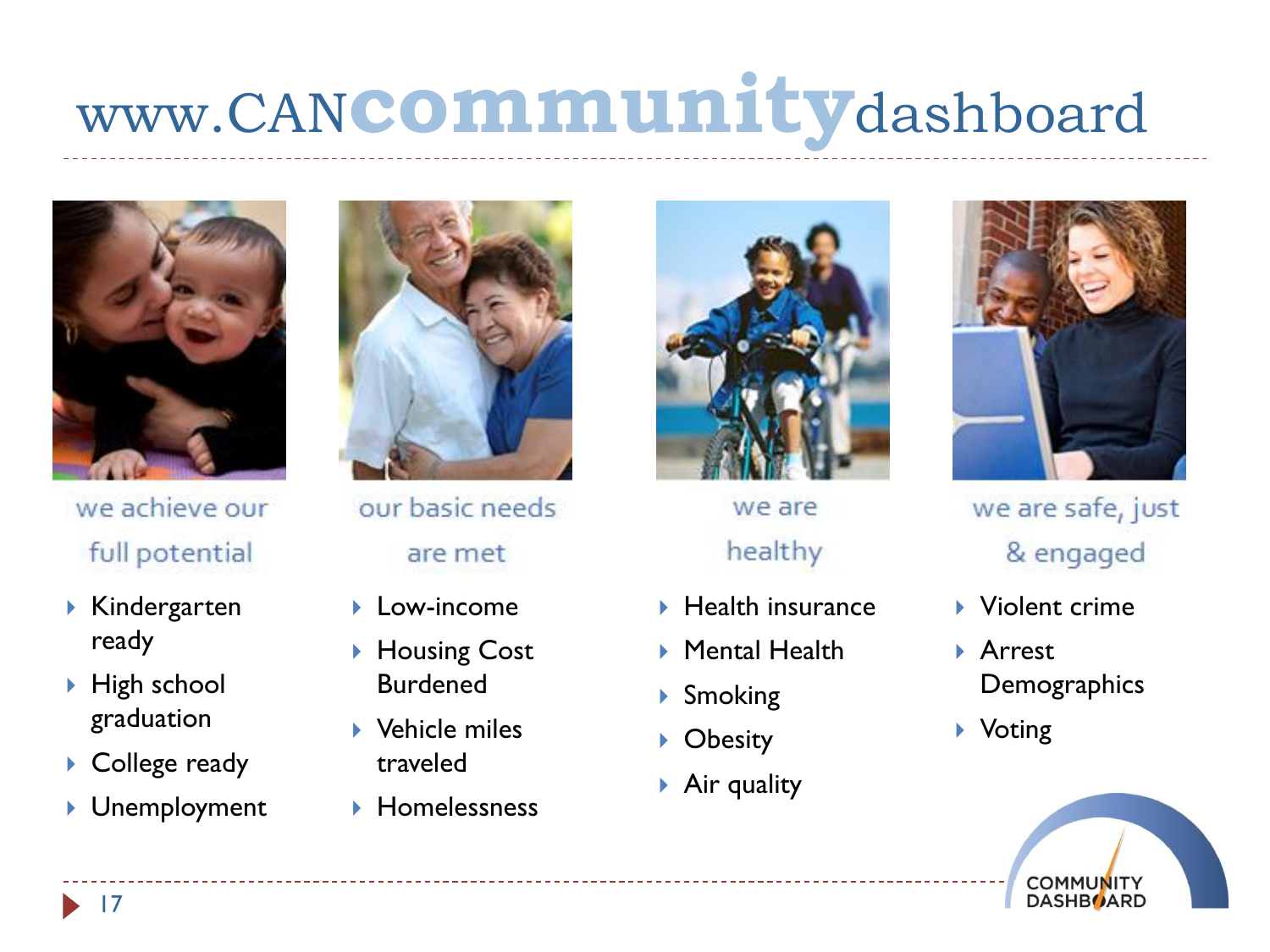# Building a Community Dashboard

- 1. Common Vision (2008)
- 2. Community Indicators (2009)
- 3. Baseline first annual report (2010)
- 4. Set Goals and Targets (2011)
- 5. Strategic Framework connect plans/strategies to move the indicators in the right direction (2012)

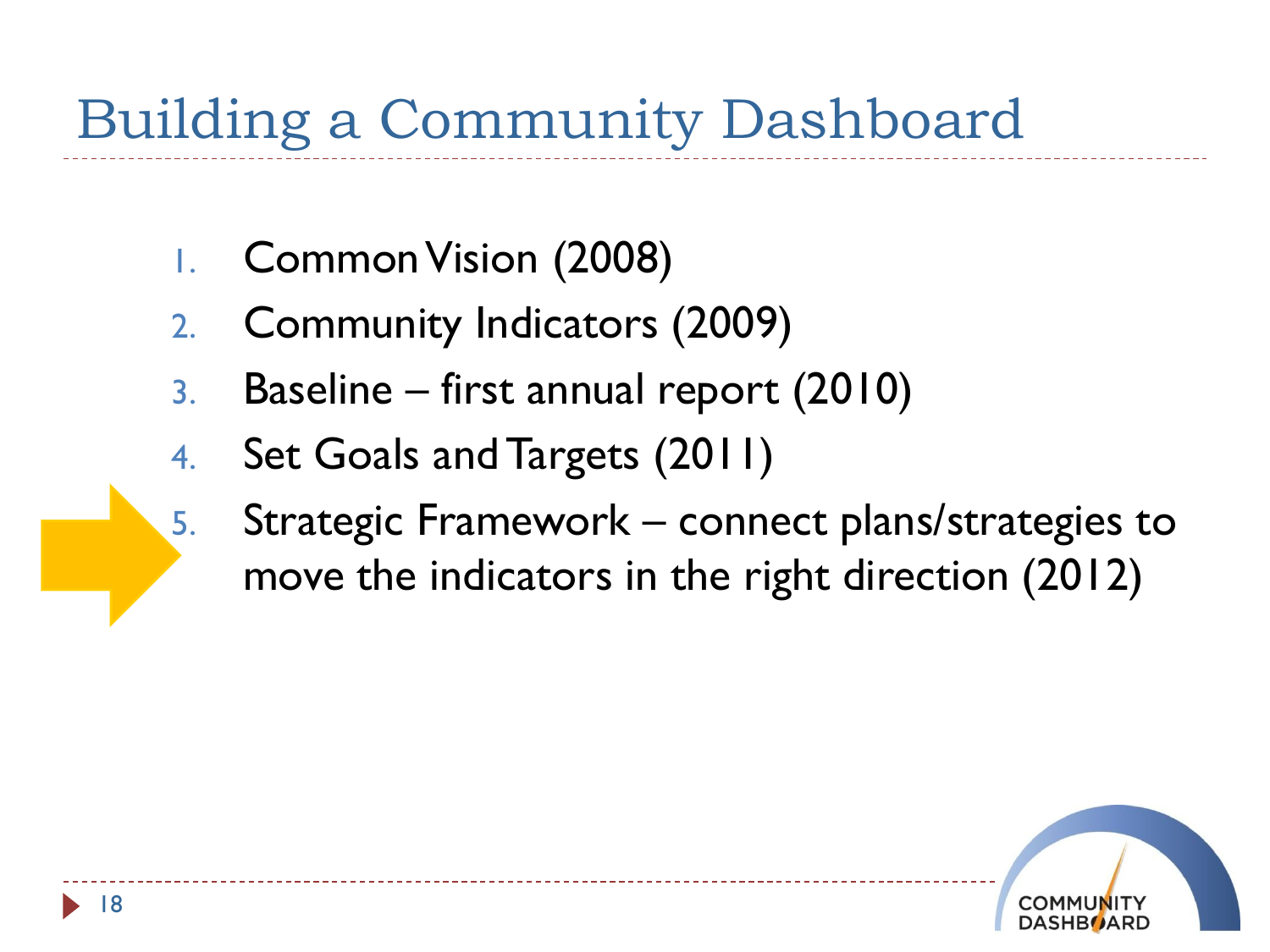#### CAN Community Dashboard



**we achieve our full potential**

**kinder ready**

**graduation**

**college ready**

**employment**

Equity and **Opportunity** 

**health insurance**

**mental health**

**smoking** 

**obesity**

**air quality** 

**healthy**

**low-income**

**housing cost burden vehicle miles traveled**

**homelessness**

19 **our basic needs are met**

**violent crime arrest proportionality**

**voting** 



**we are** 

**we are safe, just & engaged**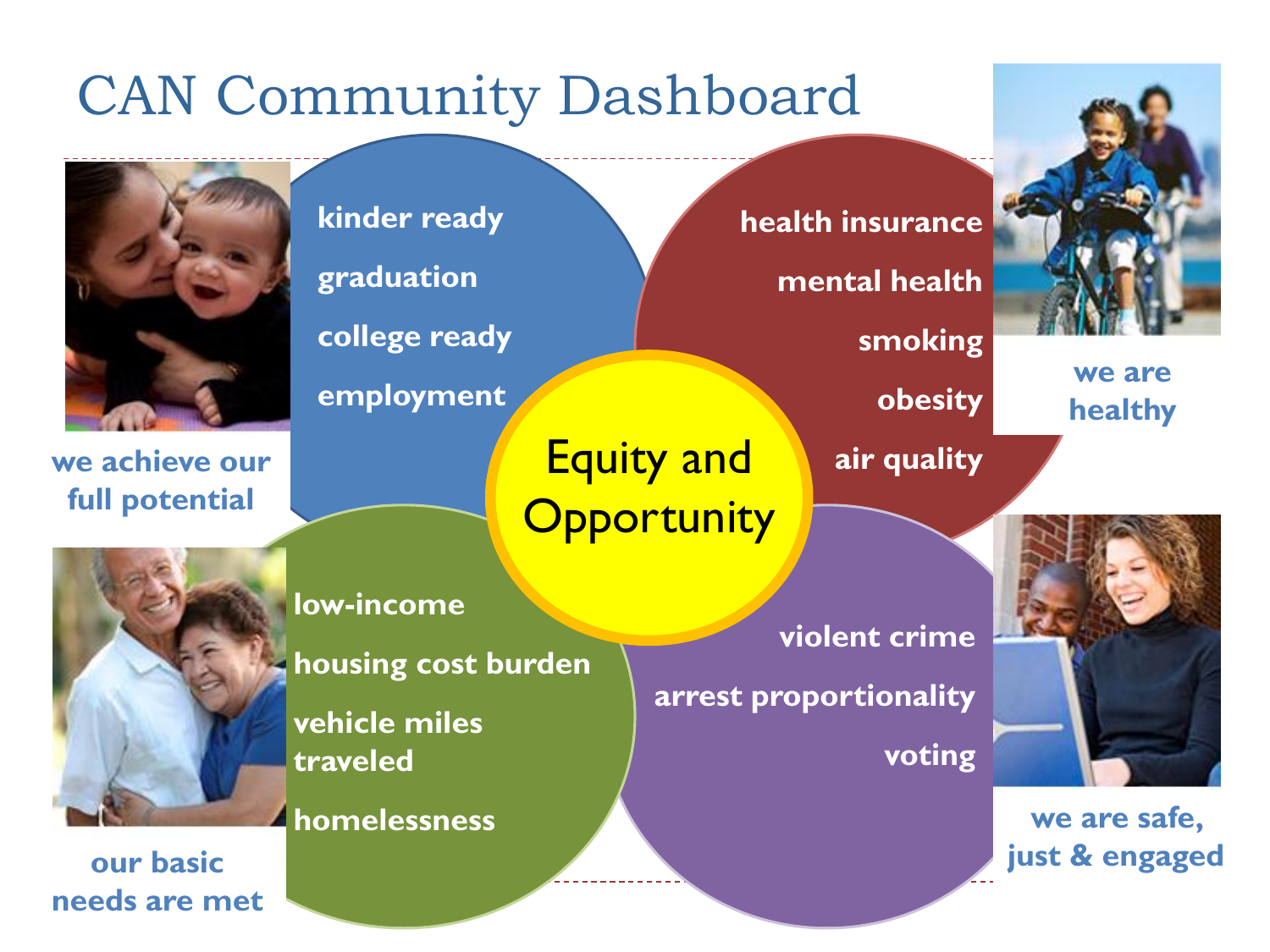### Why a Strategic Framework for Action?

- ▶ To provide a common language for talking about how we can work together
- $\triangleright$  To see ourselves and our programs in the context of a larger framework
- ▶ To better understand the inter-relationships between and among these four areas of our community life
- $\blacktriangleright$  To identify new connections and opportunities to partner

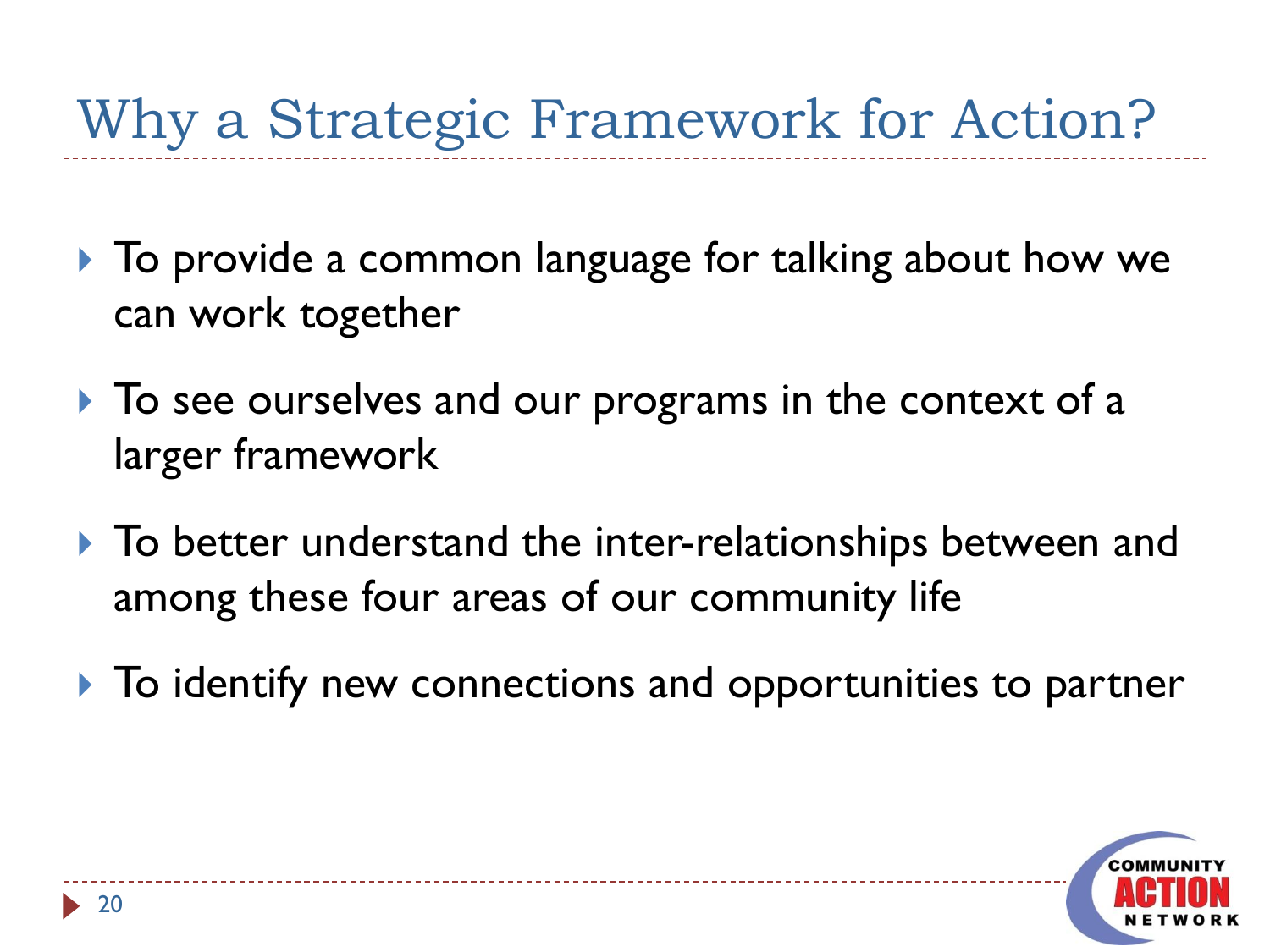Strategic Framework for Action

We have a vision for our community and indicators to measure whether we are getting closer to that vision.

The Strategic Framework for Action gives us a road map of strategies that can help guide our work to move these indicators in the right direction and to achieve equity and opportunity for all people in this community.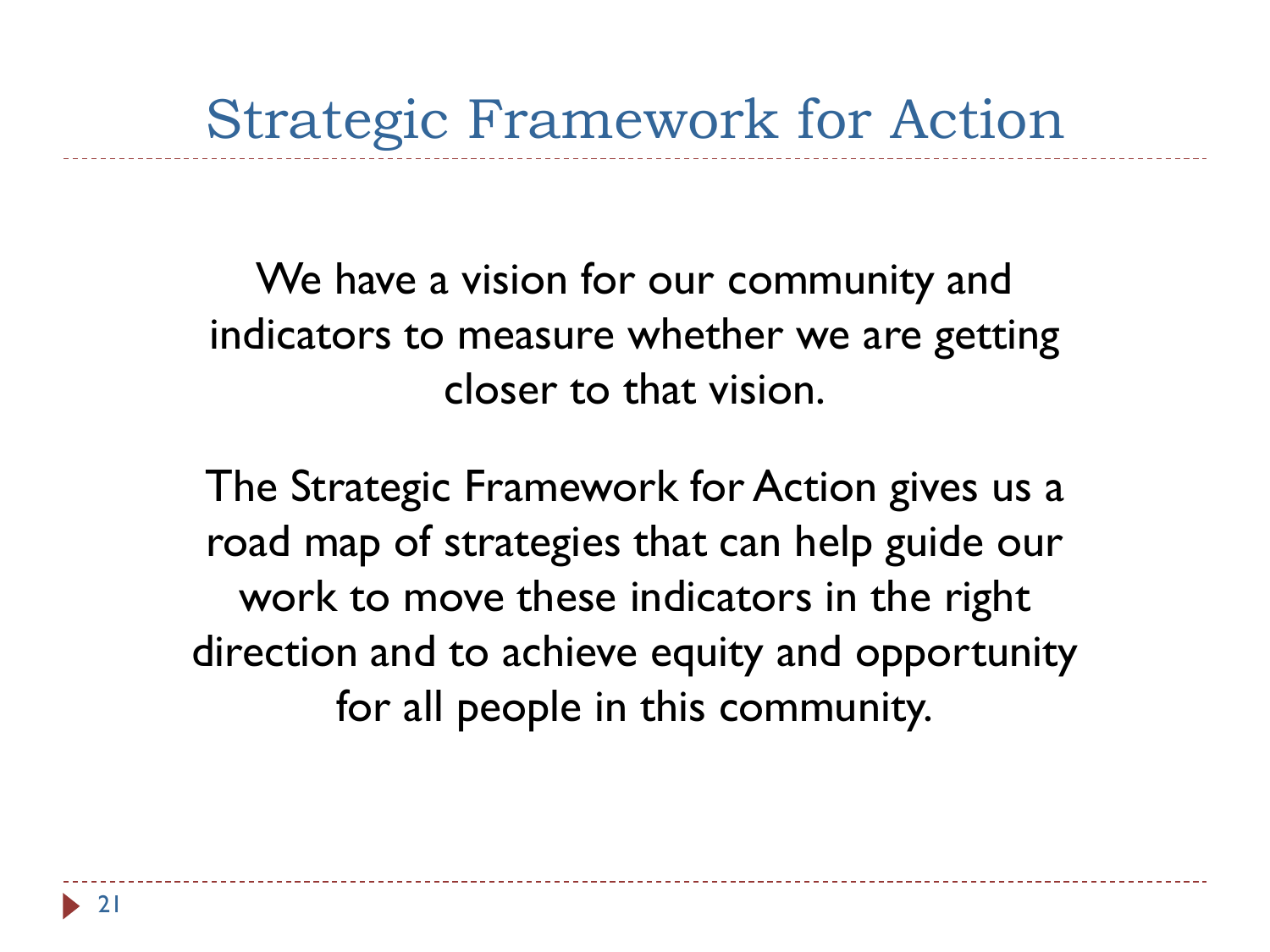#### We achieve our full potential



**close the gaps in academic success**

**workforce and economic development**

Informed by…

- Success by Six
- Austin ISD *Strategic Plan*
- E3 Alliance *Blueprint for Educational Change*
- Workforce Solutions-Capital Area and CAPCOG *State of the Workforce Report*
- Greater Austin Chamber of Commerce
- City of Austin *Imagine Austin* Comprehensive Plan
- *Pathway to Prosperity* (under development)

We achieve our full potential

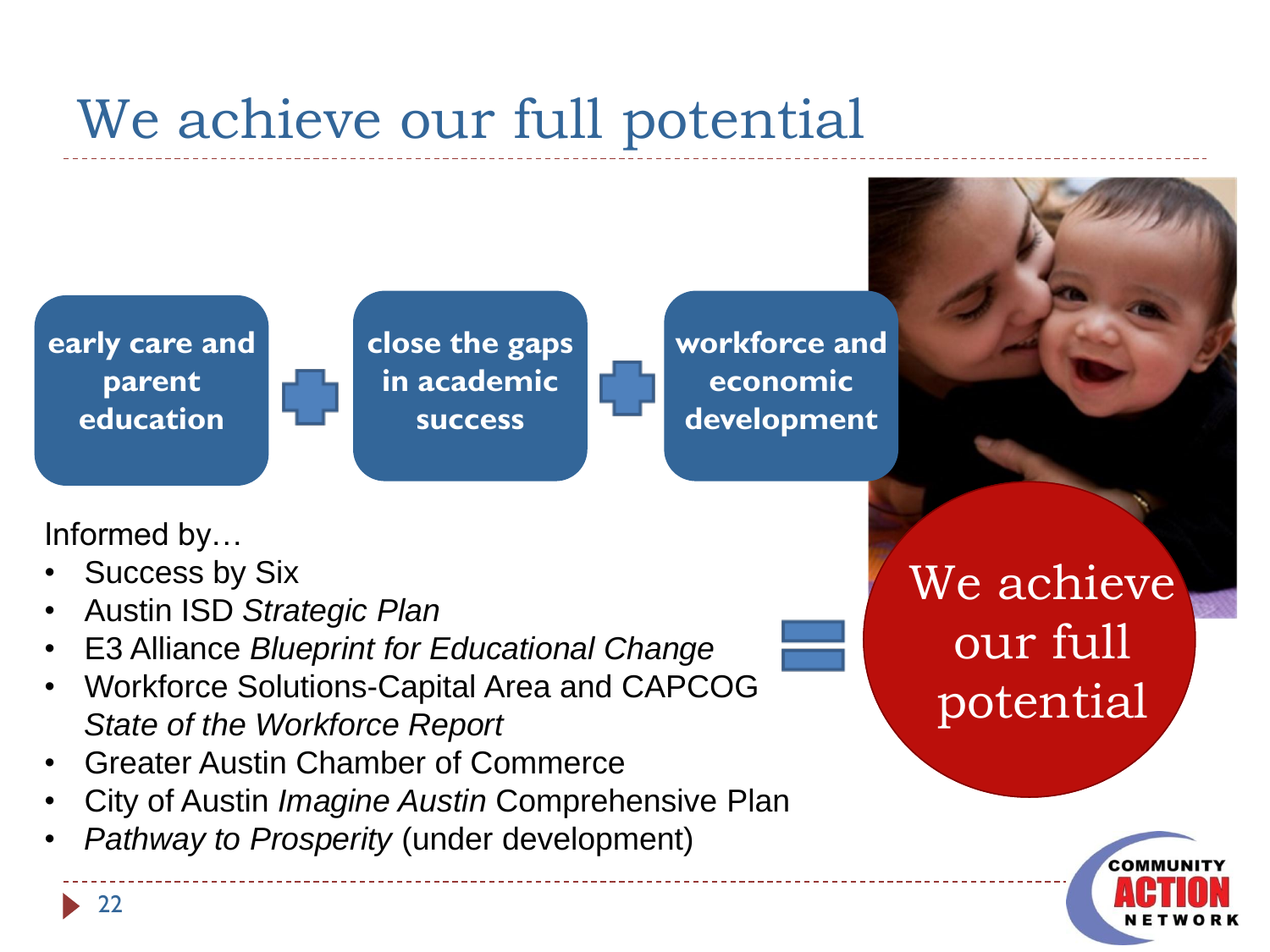#### Our basic needs are met



**connect people to resources**

**affordable housing linked to work, schools, transit**

#### Informed by…

- ECHO *Plan to End Community Homelessness*
- NHCD *Austin Housing Market Study*
- HousingWorks, RECA, AARO & ULI *Building and Retaining an Affordable Austin*
- CAMPO *2035 Plan*
- CAN *Stable Families, Healthy Communities Plan*
- City of Austin *Imagine Austin* Comprehensive Plan

Our basic needs are met

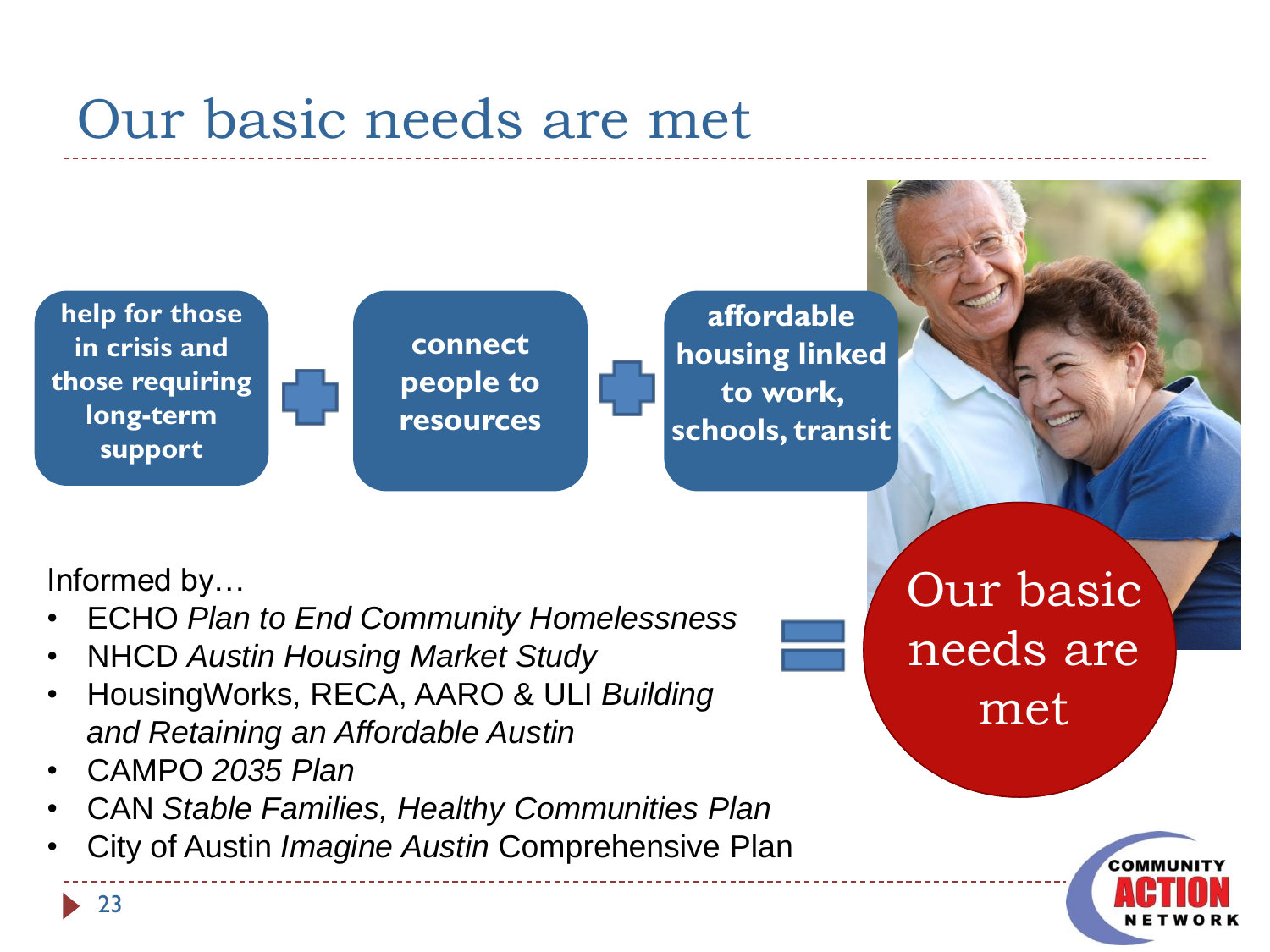#### We are healthy

**access to clinical care & prevention services**

**promote healthy behaviors**

**healthy and safe community environment**

#### Informed by…

- Chronic Disease Coalition *Tobacco Prevention and Control Strategic Plan*
- Central Health's *Health and Health Care Trends & Innovations in Central Texas*
- ATCIC *Local Service Area Plan*
- CAPCOG Clean Air Coalition
- *Austin/Travis County Community Health Improvement Plan* (under development)

We are healthy

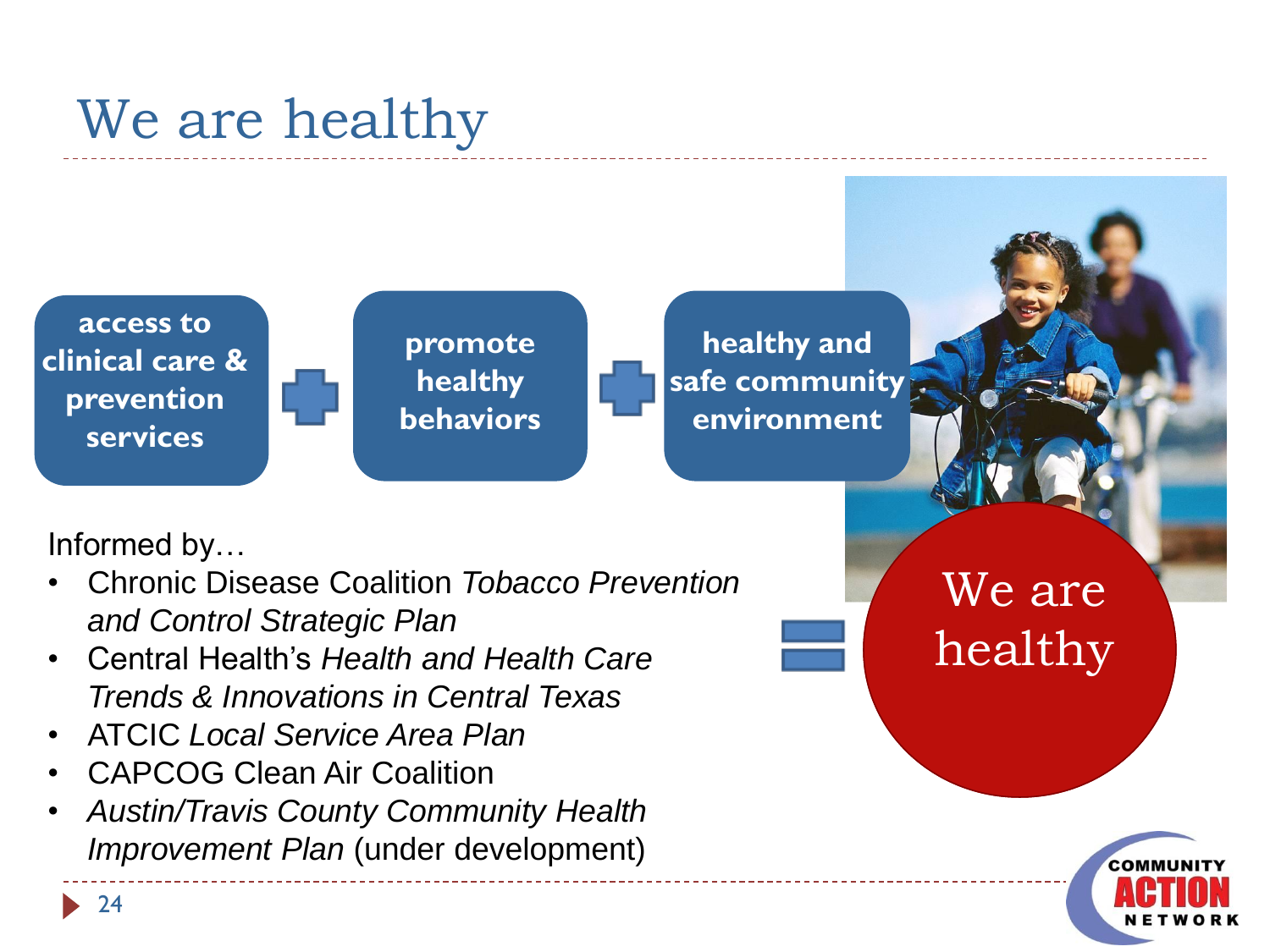#### We are safe, just & engaged

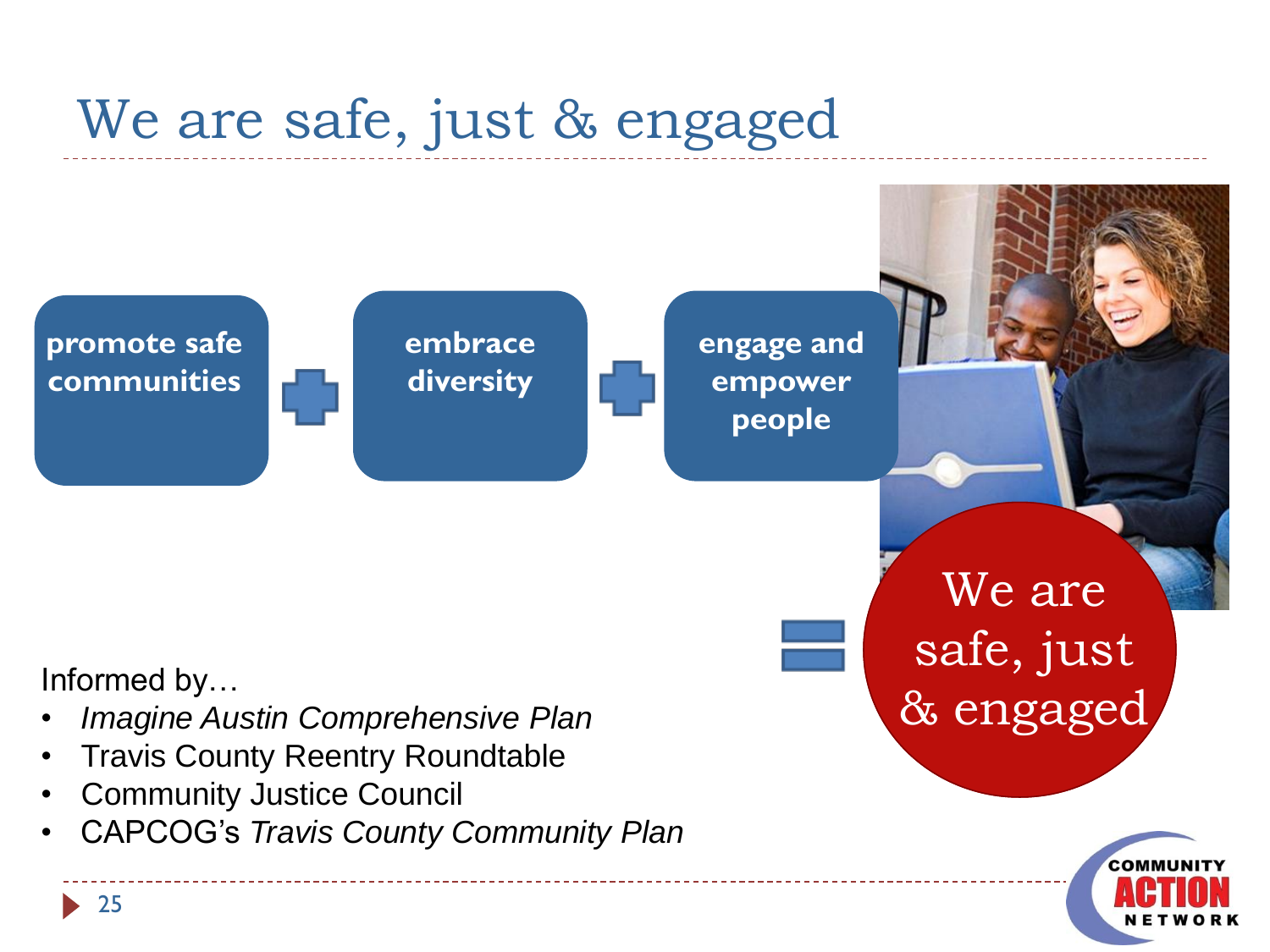#### Strategic Framework – a road map for working together

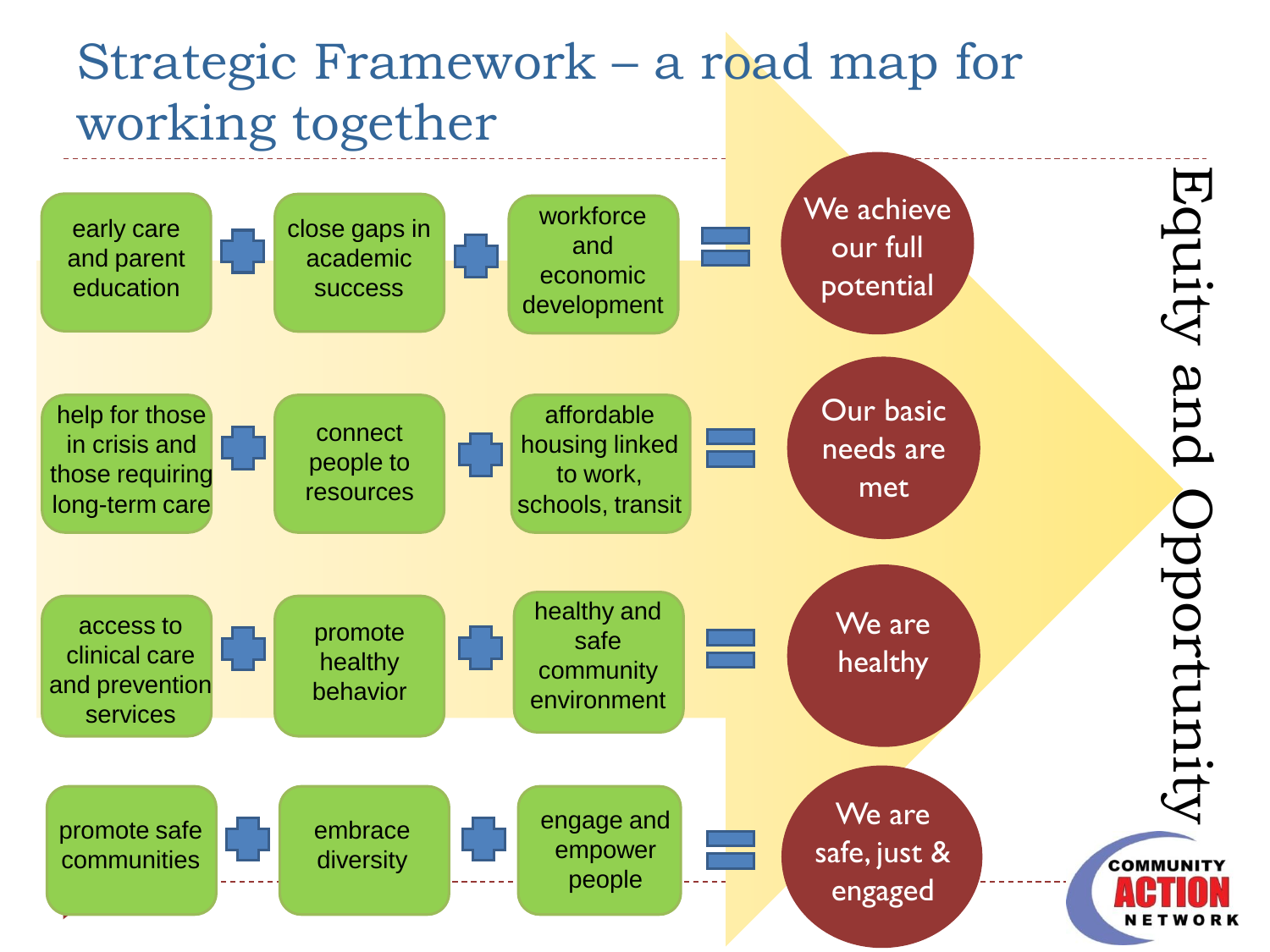#### All areas are inter-related



**We achieve our full potential**

**We are healthy** 



Equity and **Opportunity** 



**Our basic needs are met**

**We are safe, just & engaged**

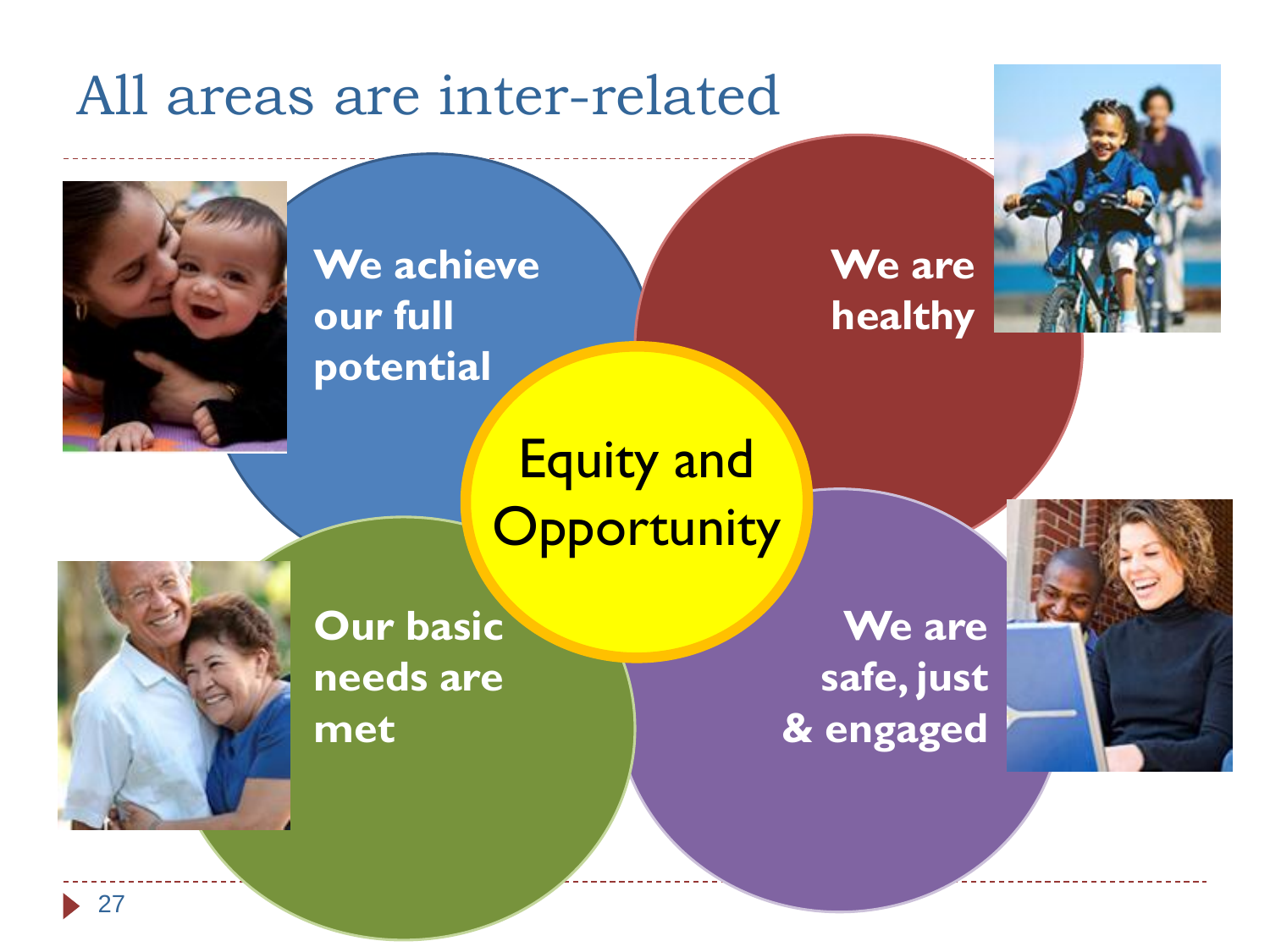#### Table Exercise

- 1. What are the 3-5 strategies that your organization invests time, money or people power in doing?
	- ▶ Write them on sticky notes and post them into the Strategic Framework for Action.
- 2. Table Discussion (assign a note taker and record responses)
	- What did you learn from this?
	- ▶ How might the Strategic Framework for Action be useful to your organization? To others?
	- What plans does your organization use to help guide your work?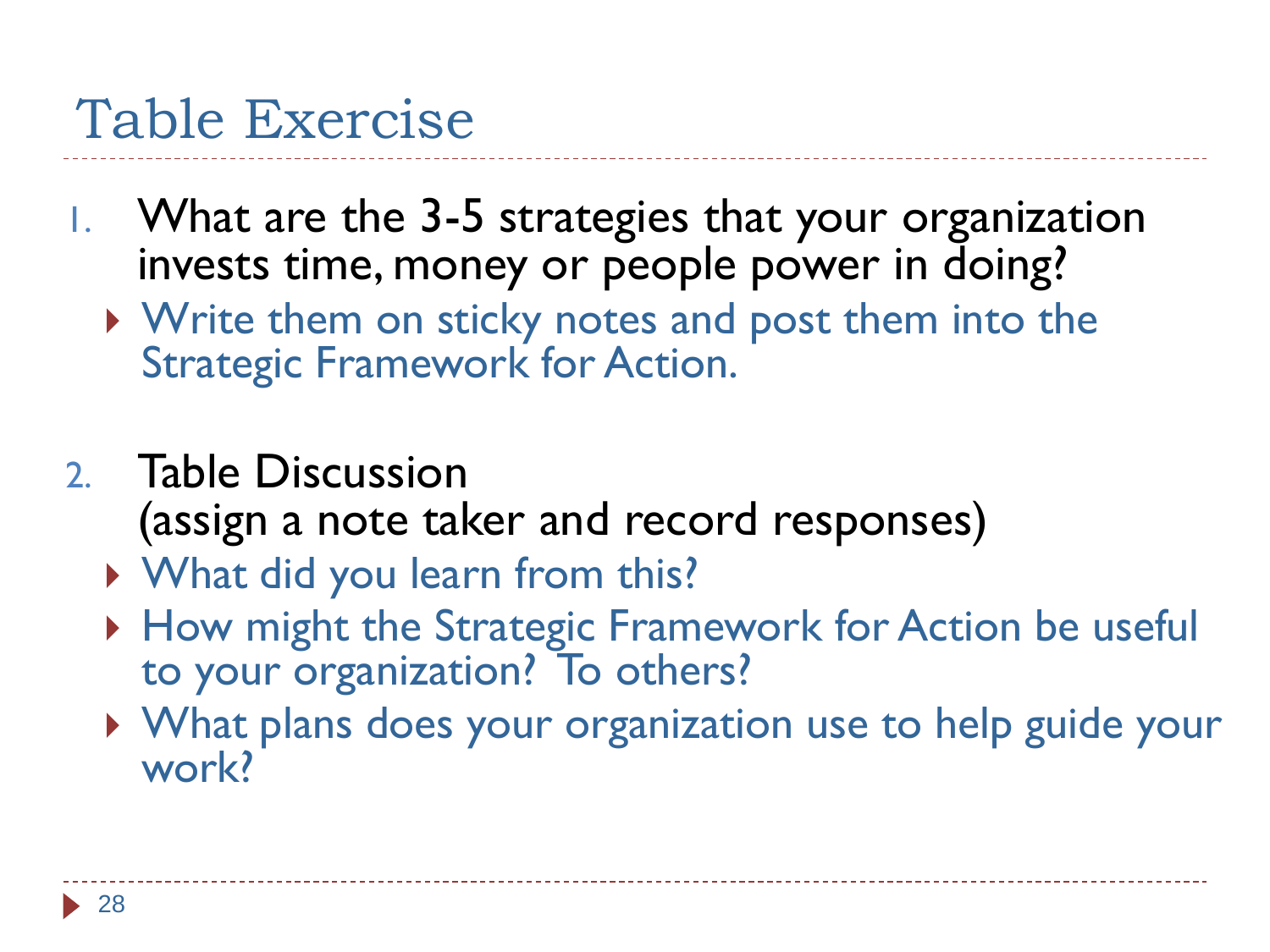#### Proposed 2012 CAN Work Plan

Alan Miller, CAN Chair-elect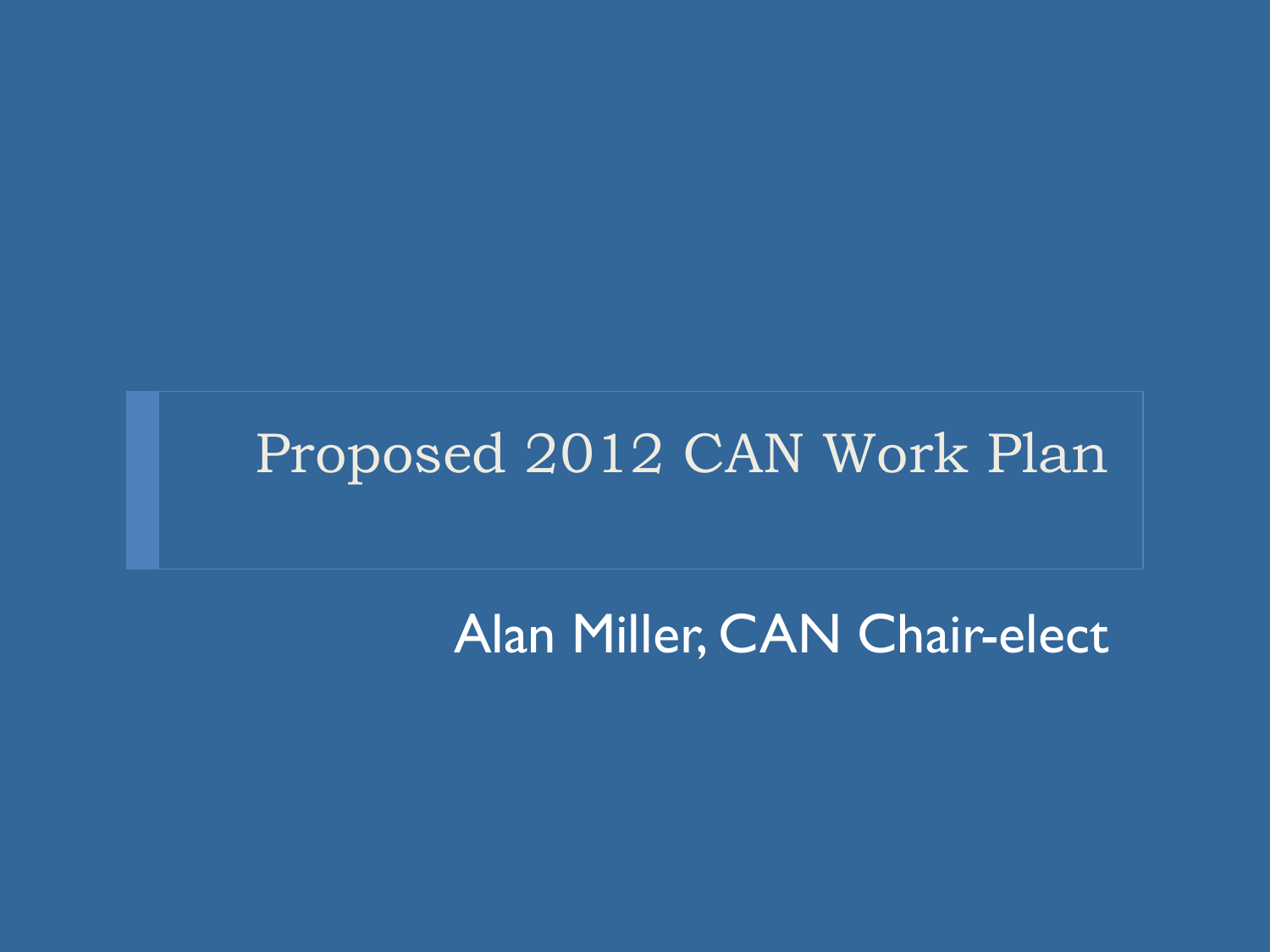- ▶ Third annual Community Dashboard report [www.cancommunitydashboard.org](http://www.cancommunitydashboard.org/) will provide more detailed analysis of each indicator
- ▶ Will identify community plans and key strategies for each of the four community goals outlined in the Community Dashboard and the Strategic Framework for Action

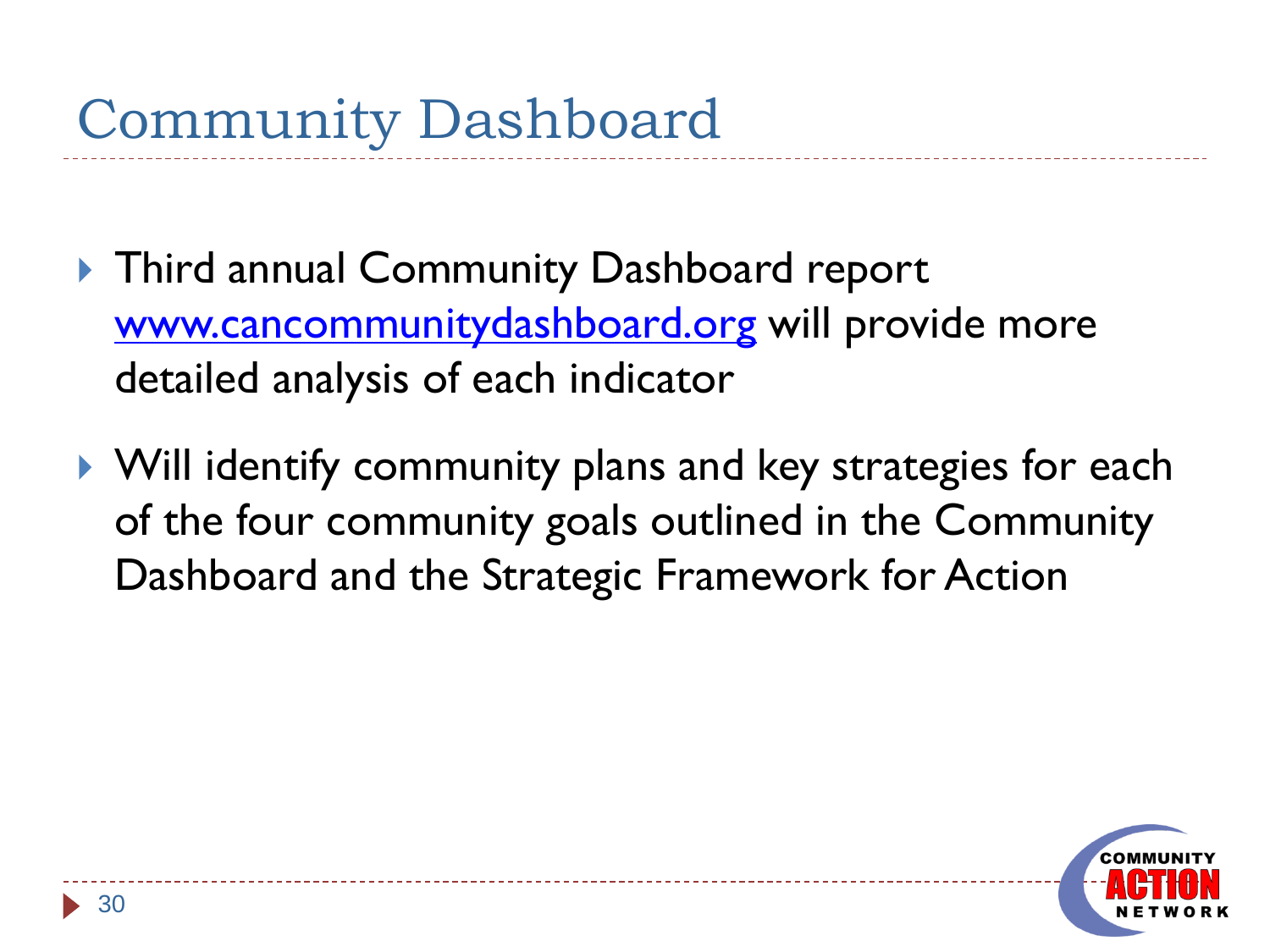Connect Families to Resources

- Report on progress made to maximize public assistance enrollment
- **Learn more about and consider implementing** innovative tools to connect families to resources
- ▶ Work with Behavioral Health Planning Partnership and CAN Partners to develop a Recovery Oriented System of Care



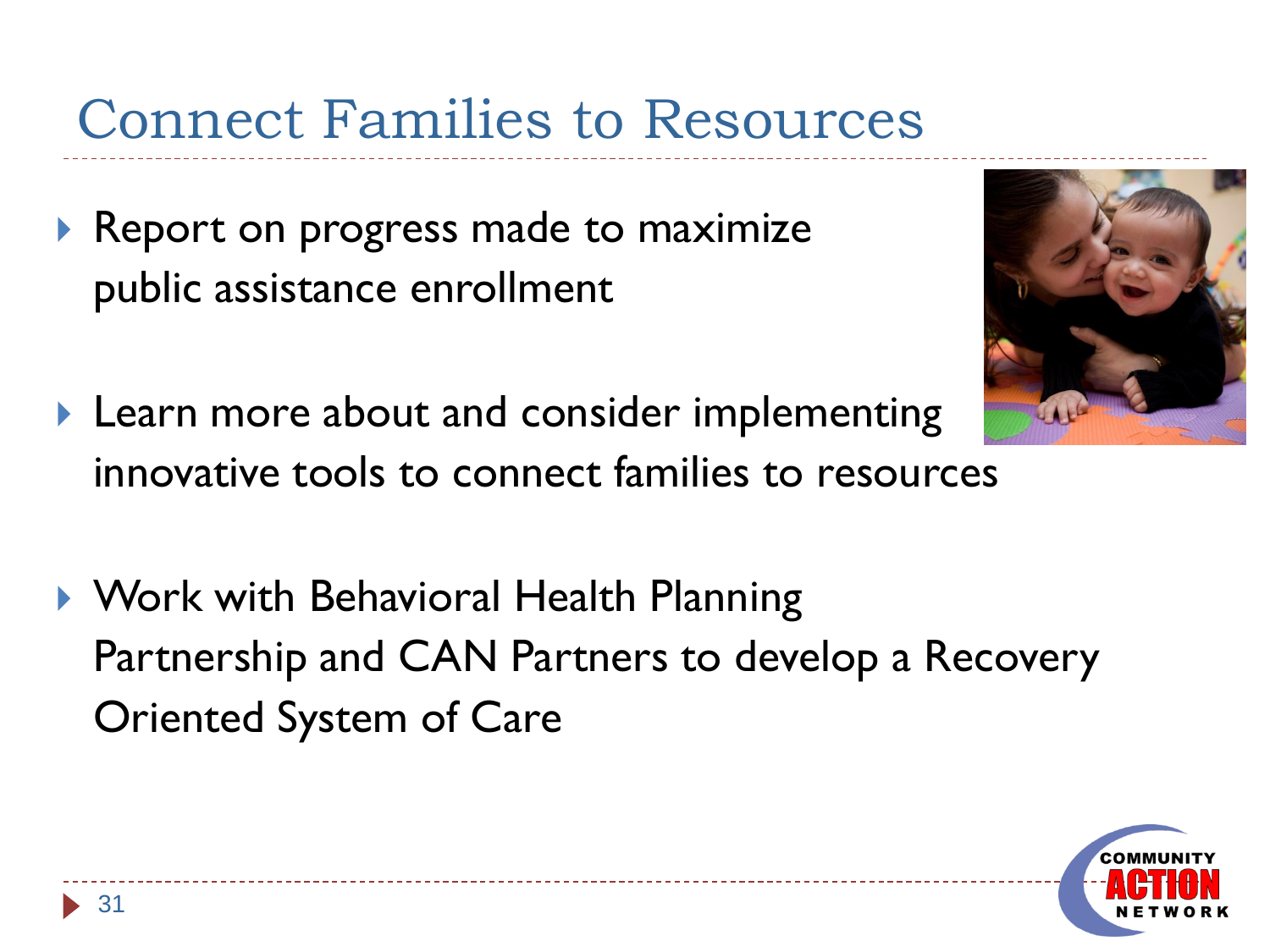- ▶ Hold a forum for policy makers, planners and nonprofit organizations to share demographic maps and data and to discuss the implications of shifting demographics on policy and service delivery.
- ▶ Hold smaller dialogues and forums on ...
	- Service delivery and policy implications
	- Sharing resources and ideas for promoting greater cultural competency
	- Understanding inequities and disproportionality

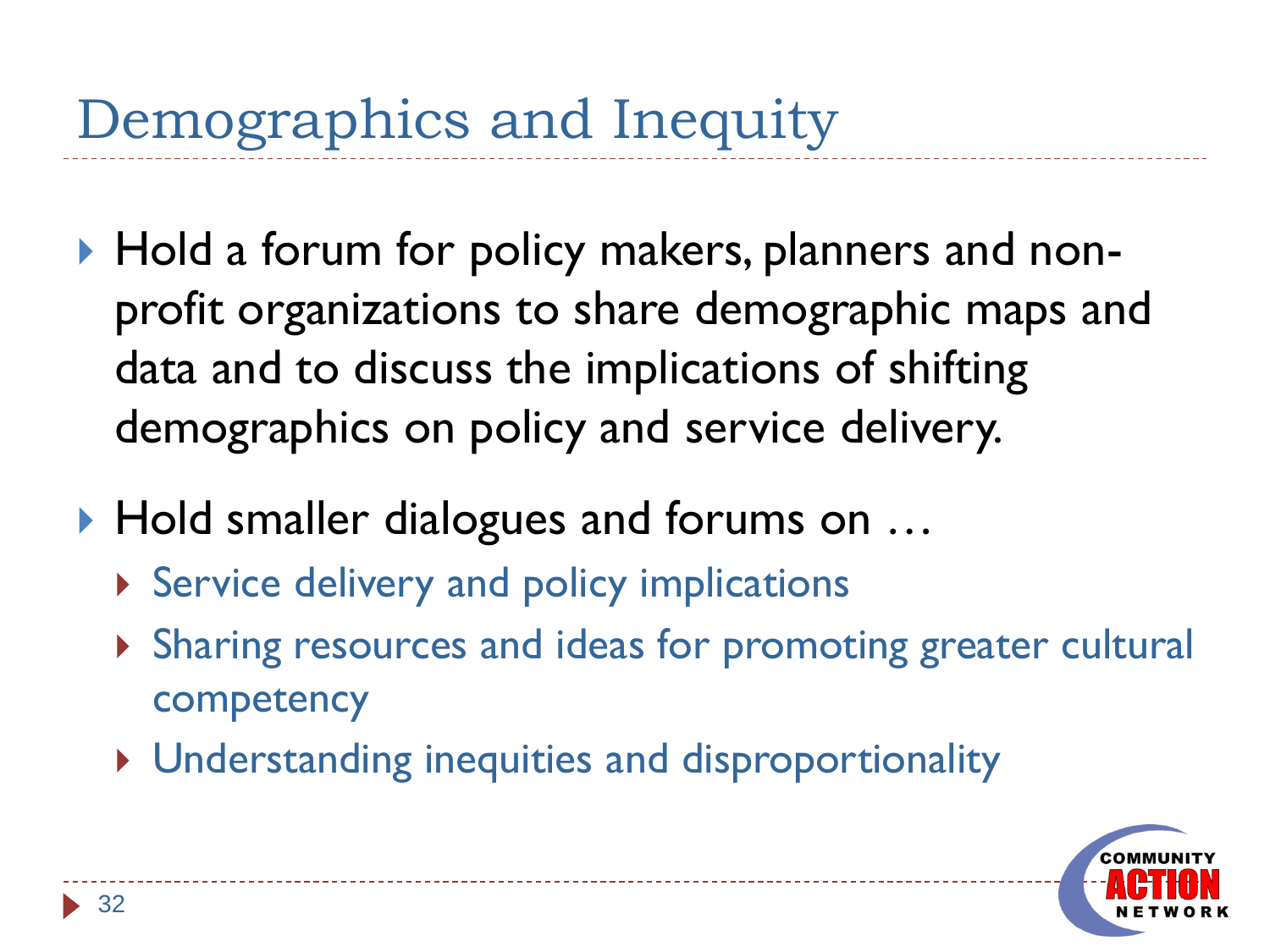### Inform Collaborative Action

- ▶ Forum for regional policy-makers and planners to share key findings in the 2012 Community Dashboard report and the Strategic Framework for Action and to discuss regional collaboration.
- ▶ CAN Board led public awareness campaign
- ▶ Continued support for collaborative initiatives in workforce development, housing and the new community health and human services plan
- ▶ Convene conversations on food security, disproportionate arrest demographics, and other issues as needed

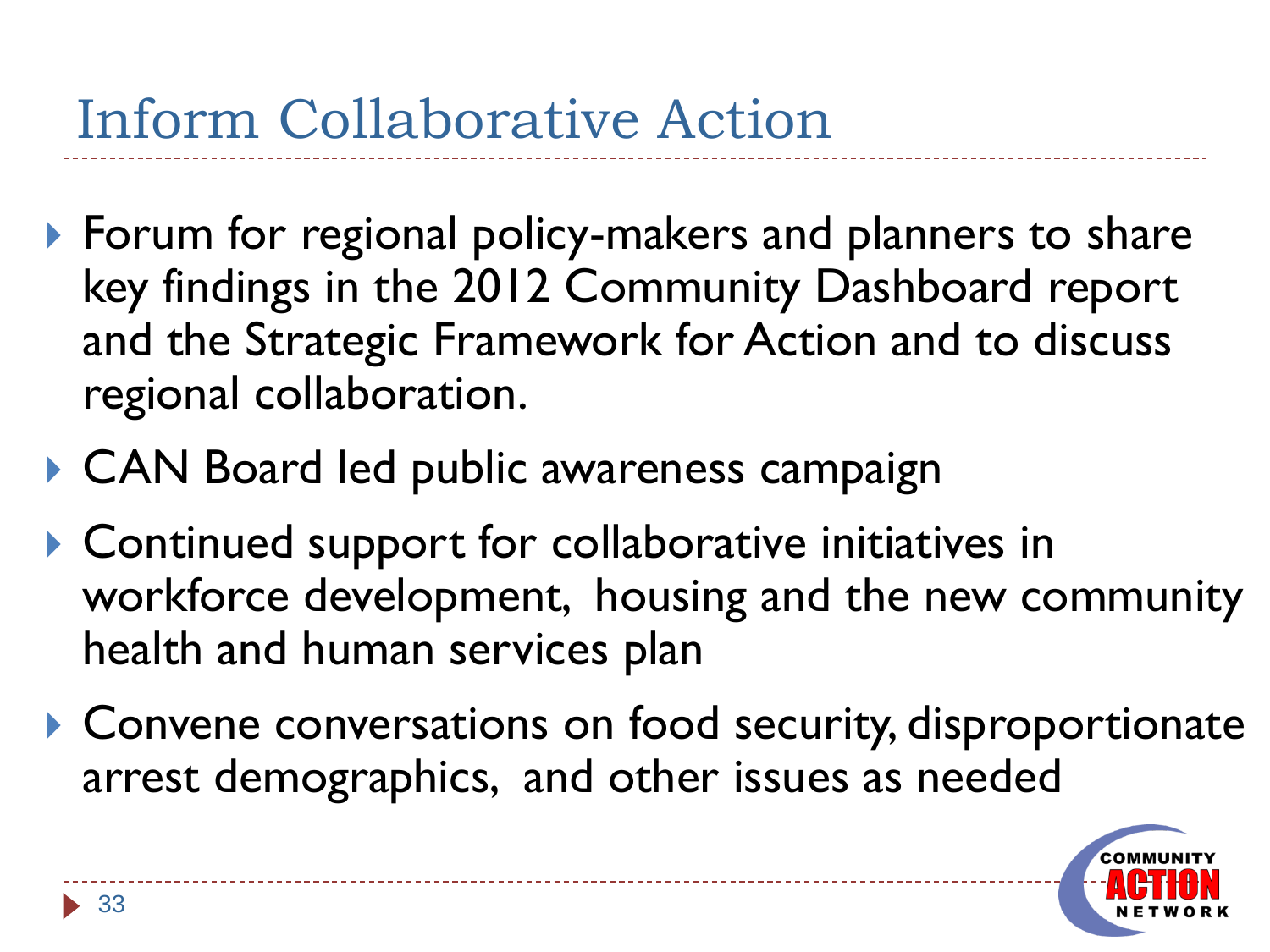Monitor Local Impact and Response to Budget Cuts

- CAN will convene a forum for policy makers and members of the Texas Legislature to
	- ▶ Share consequences and response to budget cuts
	- ▶ Discuss priorities for 83<sup>rd</sup> Legislative Session
- ▶ The Intergovernmental Public Policy Committee will monitor the local impact of State and federal budget cuts and national health care reform

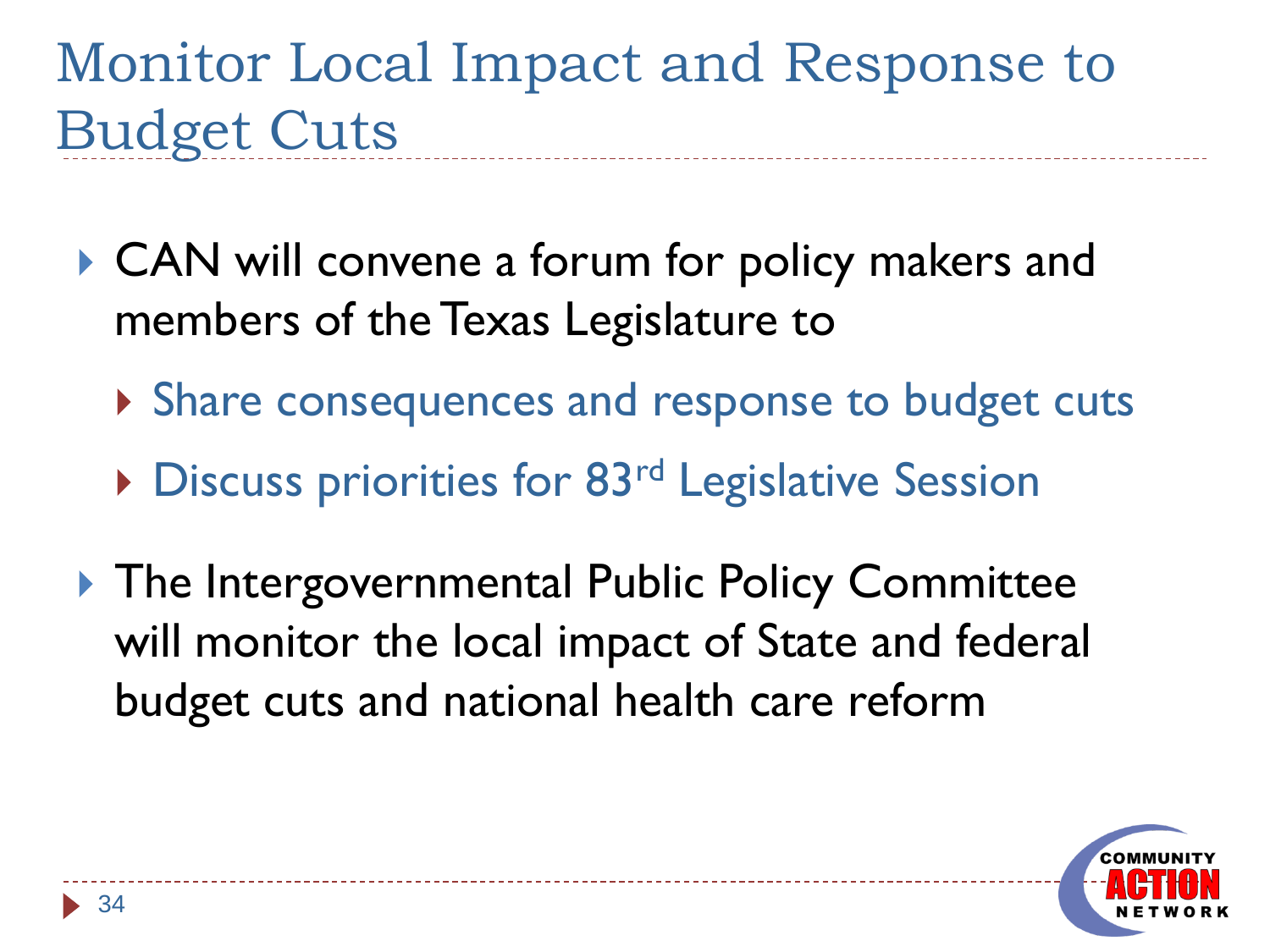- ▶ Are there initiatives or strategies you are involved in or know about that could help accomplish some of these Work Plan items?
- ▶ Are there other initiatives we should consider adding to the Work Plan?